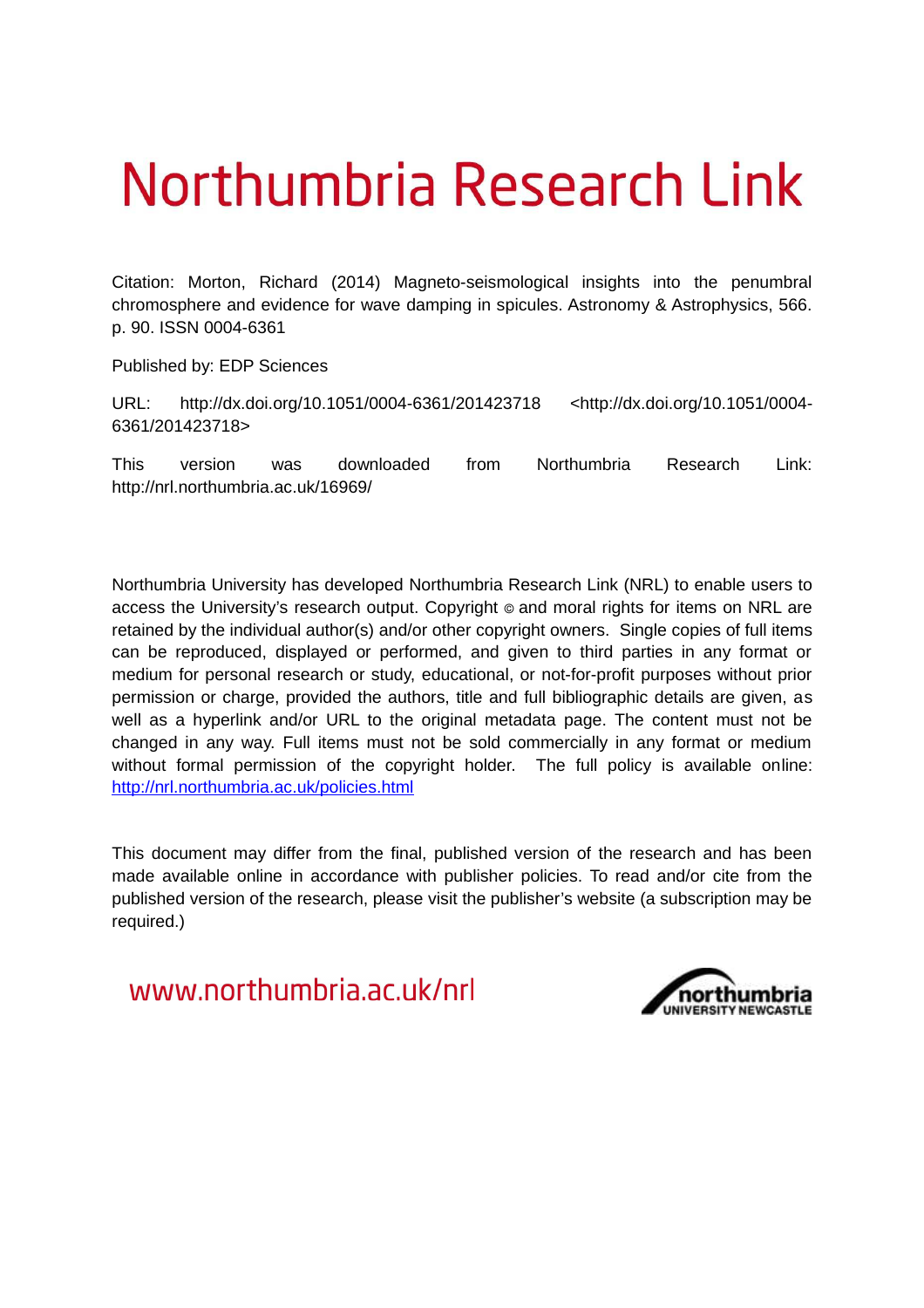# **Magneto-seismological insights into the penumbral chromosphere and evidence for wave damping in spicules**

<span id="page-1-0"></span>R. J. Morton

Department of Mathematics & Information Sciences, Northumbria University, Newcastle Upon Tyne, NE1 8ST, UK e-mail: richard.morton@northumbria.ac.uk

Received 27 February 2014 / Accepted 12 May 2014

# **ABSTRACT**

Aims. The observation of propagating magneto-hydrodynamic kink waves in magnetic structures and measurement of their properties (amplitude, phase speed) can be used to diagnose the plasma conditions in the neighbourhood of the magnetic structure via magnetoseismology. We aim to reveal properties of the chromosphere/transition region above the sunspot penumbra using this technique. Methods. Hinode SOT observed a sunspot as it was crossing over the limb, providing a unique side on view of the atmosphere above a sunspot. The presence of large spicule-like jets is evident in Ca II H images. The jets are found to support transverse wave motions that displace the central axis of the spicules, which can be interpreted as the kink wave. The properties of a specific wave event are measured and used to determine the magnetic and density stratification along the structure. In addition, we measure the width of the spicule and the intensity profile along the structure in order to provide a test for the magneto-seismological results.

Results. The measurements of the wave properties reveal an initial rapid increase in amplitude with height above the solar surface, followed by a decrease in amplitude. The magneto-seismological inversions suggests this initial increase corresponds to large changes in density and magnetic field strength. In addition, we provide the first measurements of spicule width with height, which confirm that the spicule under goes rapid expansion. The measured rates of expansion show good agreement with the results from the magnetoseismology. The observed rapid variations in plasma parameters are suggested to be partly due to the presence of a gravitational stratified, ambient atmosphere. Combining width measurements with phase speed measurements implies the observed decrease in wave amplitude at greater heights can be explained by wave damping. Hence, we provide the first direct evidence of wave damping in chromospheric spicules and the quality factor of the damping is found to be significantly smaller than estimated coronal values.

**Key words.** magnetohydrodynamics (MHD) – waves – Sun: chromosphere – sunspots – Sun: oscillations

# **1. Introduction**

The observation of magnetohydrodynamic (MHD) wave phenomenon in the solar atmosphere has become a common occurrence in the last two decades (see, e.g. [Banerjee et al. 2007;](#page-11-0) [De Moortel 2009](#page-11-1); [Mathioudakis et al. 2013](#page-12-0), for reviews). The observations have established that waves are ubiquitous in many different structures, e.g. coronal loops [\(Tomczyk et al. 2007\)](#page-12-1), spicules [\(De Pontieu et al. 2007\)](#page-11-2), fibrils [\(Morton et al. 2012a\)](#page-12-2), prominences [\(Hillier et al. 2013\)](#page-12-3). Aside from their potential importance for heating the atmospheric plasma, the waves can also be exploited for magneto-seismology [\(Nakariakov & Verwichte](#page-12-4) [2005;](#page-12-4) [De Moortel & Nakariakov 2012\)](#page-11-3).

Magneto-seismology is still a relatively fledging field of solar research and is growing in popularity, applicability, and examples [\(Uchida 1970](#page-12-5); [Roberts et al. 1984](#page-12-6); [Banerjee et al.](#page-11-0) [2007\)](#page-11-0). The basic principles are based on the assumption that MHD waves are guided by localised magnetic structures in the solar atmosphere, with imaging observations appearing to support the existence of such features, for example coronal loops (e.g. [Aschwanden & Nightingale 2005\)](#page-11-4) or chromospheric fibrils/spicules [\(Rutten 2006](#page-12-7)). The confinement of certain wave modes to the magnetic structure means that the wave properties (e.g. period, amplitude, phase speed) are determined by the local plasma parameters, i.e. those of the supporting structure and the local ambient plasma. Hence, measurement of the wave properties and their inversion can reveal information about the conditions in the neighbourhood of the observed wave, typically information that is difficult to measure from radiation, be that emission measure, polarisation, etc.

To date, there has been significant effort focused on the theoretical de[velopment of the field](#page-12-8) [\(Andries et al. 2009](#page-11-5)[;](#page-12-8) Ruderman & Erdélyi [2009;](#page-12-8) [De Moortel 2009\)](#page-11-1), inspired by the TRACE observations of oscillating coronal loops [\(Nakariakov et al. 1999;](#page-12-9) [Aschwanden et al. 1999](#page-11-6)) and propagating intensity disturbances [\(De Moortel et al. 2002\)](#page-11-7). A wave mode that has received significant interest is the fast kink mode, characterised by the physical displacement of the supporting wave guide in the direction perpendicular to the magnetic field [\(Spruit 1982](#page-12-10); [Edwin & Roberts](#page-12-11) [1983\)](#page-12-11). However, the early observational examples of the kink wave mode were related to large amplitude, standing modes excited by flare blast waves. Although their potential for magnetoseismology has been demonstrated (e.g. [Nakariakov & Ofman](#page-12-12) [2001;](#page-12-12) [Arregui et al. 2007](#page-11-8); [Verth et al. 2008](#page-12-13); [Goossens et al.](#page-12-14) [2008;](#page-12-14) [Verwichte et al. 2010a,](#page-12-15) [2013b](#page-12-16)), the large wavelengths associated with standing modes (i.e. two times the typical coronal loop length) leads to additional complexities, e.g. consideration of the curvature of the coronal loop [\(Van Doorsselaere et al.](#page-12-17) [2004,](#page-12-17) [2009;](#page-12-18) [Ruderman 2009](#page-12-19)[\) and non-planarity \(](#page-12-20)Ruderman & Scott [2011](#page-12-20)). Further, the loop also spans a number of density and magnetic scale heights which can lead to variations in the crosssectional area (e.g. [Ruderman 2009;](#page-12-19) [Erdélyi & Morton 2009](#page-12-21)).

More recently, the advent of high-resolution spectral and imaging instrumentation (e.g. Hinode Solar Optical Telescope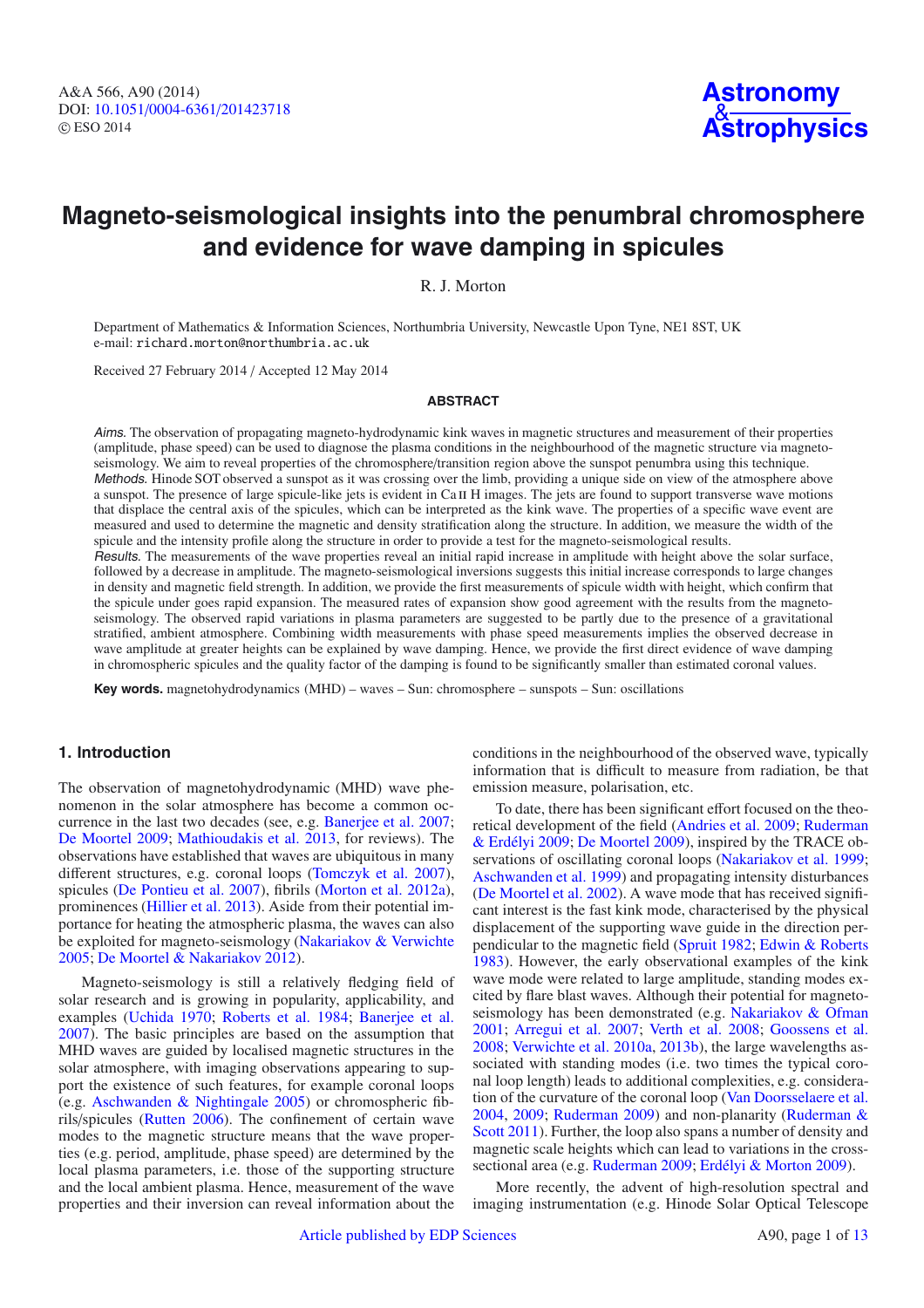(SOT), ROSA at the Dunn Solar Telescope, CRiSP at the Swedish Solar Telescope) has led to the observations of ubiquitous propagating kink waves in the chromosphere [\(He et al.](#page-12-23) [2009a](#page-12-23)[,b;](#page-12-24) [Pietarila et al. 2011](#page-12-25); [Okamoto & De Pontieu 2011;](#page-12-26) [Kuridze et al. 2012](#page-12-27); [Morton et al. 2012a\)](#page-12-2). In spite of the vast amount of observed propagating wave phenomenon and the many data sets (e.g. the numerous  $Ca II$  limb data sets), very little use has been made of this rich vein of potential information for magneto-seismology. This opportunity has not escaped all, for example, [Verth et al.](#page-12-28) [\(2011\)](#page-12-28) provide the first magneto-seismological diagnostic of the quiet chromosphere using SOT Ca II observations, obtaining estimates for the density and magnetic field gradients and the ionization fraction with height. Further, [Kuridze et al.](#page-12-29) [\(2013\)](#page-12-29) has applied similar techniques to observations of kink waves in chromospheric mottles. The volume of data and opportunity for the study of the chromosphere and Transition Region via magneto-seismology will no doubt be increased by the high-resolution data from the Interface Regions Imaging Spectrograph.

<span id="page-2-0"></span>The observation and corresponding magneto-seismology of both standing and propagating waves is not trivial. Typically, significant simplifying assumptions are made about the structure that supports the observed wave during the derivation of theory and estimated values for parameters are used as inputs for the seismological inversion (e.g. density contrasts between internal and ambient plasmas). It is then not clear how accurate the derived magneto-seismological estimates of the various plasma parameters are, relying only on previous estimates of the parameters as guidance. On this note, [Verwichte et al.](#page-12-30) [\(2013a](#page-12-30)) has demonstrated the correspondence between values of magnetic field strength derived from magneto-seismology and from magnetic field extrapolations of the same coronal loop. While such a comparison can be achieved for coronal features, the modelling of chromospheric magnetic fields from magnetograms is still an uncertain and ongoing process due to the non-potentiality of the chromospheric fields [\(Jing et al. 2011](#page-12-31); [Meyer et al. 2013\)](#page-12-32). Further, imprudent interpretations of magneto-seismological results can lead to erroneous conclusions about local plasma conditions. For example, failure to consider the influence of wave damping when exploiting the amplitudes of propagating waves for magneto-seismology will undoubtedly lead to underestimates of density and magnetic field gradients.

Here we present a unique observation of wave phenomena in a chromospheric plasma that provides a test of the theoretically derived relations that have been used previously for magneto-seismology exploiting propagating waves [\(Verth et al. 2011;](#page-12-28) [Morton et al. 2012b;](#page-12-33) [Kuridze et al. 2013\)](#page-12-29). The waves are observed in spicule-like jets that exist in the penumbral region of a sunspot. The jets reach much higher into the solar atmosphere than the surrounding spicules associated with the plage, suggesting that the jets follow the strong magnetic field above the sunspot. In addition, the almost vertical magnetic field lines associated with the sunspot means that the spicule-like features are easier to observe and study in comparison to their plage counterparts, minimising the typical confusion associated with inclined spicules crossing each other. For further details on the jets and the active region, see [Morton](#page-12-34) [\(2012\)](#page-12-34).

The spicules demonstrate evidence for oscillatory motions which we are able to measure, obtaining amplitudes and phase speeds as a function of height. The magnetic field gradient along the spicule is estimated via magneto-seismology, along with the plasma gradient. In addition, there is also a measurable change in the width of the spicule with height, which enables an independent test for the seismologically estimated magnetic field



Hinode SOT/WB 21 Nov 2006 01:20:59 UT

**[Fig. 1.](http://dexter.edpsciences.org/applet.php?DOI=10.1051/0004-6361/201423718&pdf_id=1)** Hinode SOT field of view. The image also shows the position of the Ca II limb (black solid line), and the central axis of the spicule (solid white). Cross-cuts are taken perpendicular to this central axis.

gradient. It is demonstrated that the measured wave amplitude is likely subject to the effects of damping, hence, we provide the first direct evidence of damped kink waves in the chromosphere. The quality factor of the damping is found to be much smaller than those previously measured in the corona, implying that there is an enhanced damping of waves in the chromosphere and supporting indirect measurements of enhanced damping in the chromosphere/transition region [\(Morton et al. 2014\)](#page-12-35).

In addition, this result highlights that if the measured amplitude is solely relied upon for magneto-seismological inversion, it would provide incorrect information about the local plasma conditions. Using a combination of the measured width and phase speed, a more realistic estimate for the variation in local plasma parameters is obtained. In general, the following investigation provides the first seismological estimates for the plasma conditions in the upper penumbral chromosphere.

## <span id="page-2-1"></span>**2. Observations and data reduction**

The data were obtained by Hinode Solar Optical Telescope (SOT - [Suematsu et al. 2008\)](#page-12-36) at 01:11:00 UT 21 November 2006 till 02:00:00 UT on the same day. Hinode /SOT viewed a region on the west limb with the Ca II H broadband filter, which has a pixel size of 0.054" but is diffraction limited to 0.2" (145 km). The cadence of the data is 8 s. We performed the usual processing routine for SOT data sets with *fg\_prep.pro*. However, the data still possess a significant drift over time and jitter. The drift is first corrected for by tracking the limb over the time series and removing the trend. Next, the remaining jitter is removed by careful alignment of the data using cross-correlation. The remaining frame to frame movement is found to have a root-meansquare value of 0.1 pixels.

In the time series, Hinode was following the active region 10 923. Hinode tracked its progress across the disk and the active region has been the subject of a number investigations (e.g. [Katsukawa et al. 2007](#page-12-37); [Tian et al. 2009b](#page-12-38)). In the data series used here, the sunspot is about to cross the limb (Fig. [1\)](#page-1-0) allowing a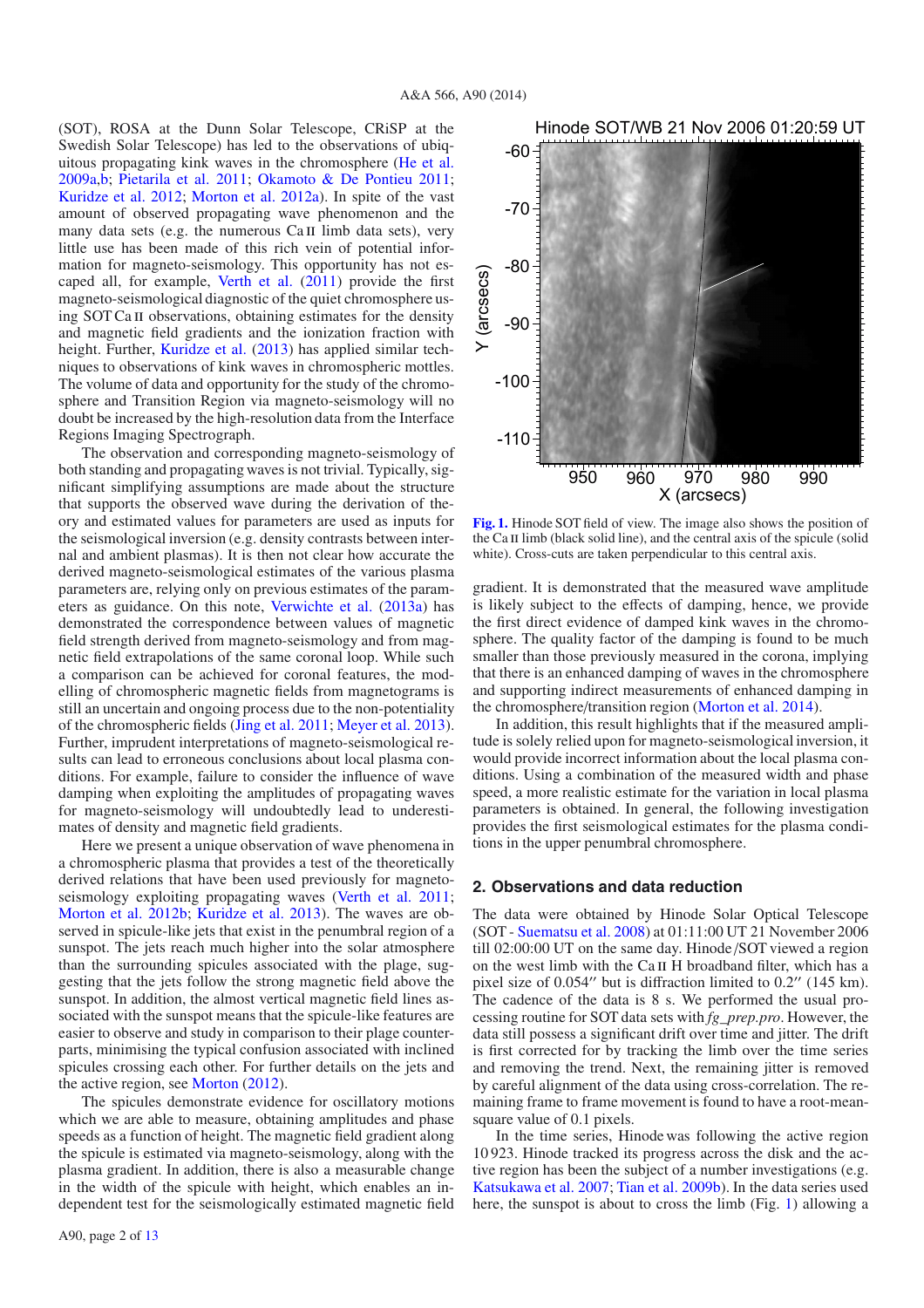novel side-on view of the sunspots structure. The images clearly show vertical and inclined magnetic fields emanating from the region into the lower corona [\(Morton 2012\)](#page-12-34). In the following, we pay particular attention to one of these spicule or spiculelike jets, which is highlighted in Fig. [1.](#page-1-0) The spicule is found to support a MHD fast kink wave, which will be the focus of the following investigation.

# **3. Methods**

The techniques used to measure the wave and spicule properties are now described, an account of sources of error and error propagation is also given and a brief overview of the relevant magneto-seismological theory is provided.

# 3.1. Wave fitting

Following previous publications [\(Morton et al. 2012a](#page-12-2), [2013;](#page-12-39) [Morton & McLaughlin 2013\)](#page-12-40), time-distance diagrams are used to analyse the observed wave motion. An unsharp mask (USM) procedure is applied to each frame in order to enhance the spicule compared to the background emission. A time-averaged image of the spicule is used to determine the main axis of the structure and we note the angle between the jet and the normal to the surface is 28.6 degrees. Each time frame is interpolated (cubic) to a grid a factor of  $6 \times 6$  greater than the original and forty cross-cuts are placed perpendicular to the main axis of the spicule, each separated by ∼78 km. Once the cross-cuts are determined, the results are re-scaled to the original spatial sampling and the time-distance diagrams are created. The interpolation step is used to help reduce any differences between each cross-cut position and separations that may arise during the mapping of intensities due to the discrete spatial sampling. Crosscuts are also generated in the same manner from the non-USM data, which are used for error calculation. Examples of the generated time-distance diagrams are shown in Fig. [2.](#page-3-0)

To fit the wave observed in the time-distance diagram, a Gaussian function is fit to the cross-sectional flux profile in each time-frame. The central position of the fitted Gaussian is taken to represent [the centre of the spicule. As noted in](#page-12-40) Morton  $\&$ McLaughlin [\(2013](#page-12-40)), to accurately determine the errors on the measured central position of the spicule, the fitting function has to be supplied with the associated errors in the values of intensity. In order to assess the uncertainty for SOT, the procedure laid out in [Aschwanden et al.](#page-11-9) [\(2000](#page-11-9)) and [Yuan & Nakariakov](#page-12-41) [\(2012](#page-12-41)) is followed. For each flux value, *F*, associated with a pixel, we combine the uncertainties in units of data number (DN). The errors arise from photon Poisson noise, dark current noise, flat-field noise, electronic readout noise, compression noise, and subtraction noise. The total error is given by

$$
\sigma_{\text{noise}}^2(F) = \sigma_{\text{photon}}^2(F) + \sigma_{\text{dark}}^2 + \sigma_{\text{flat}}^2 + \sigma_{\text{readout}}^2 \tag{1}
$$
\n
$$
+ \sigma_{\text{compress}}^2 + \sigma_{\text{subtract}}^2. \tag{2}
$$

The photon noise is dependent upon the gain, *G*, of the CCD and the flux of photons received. [Shimizu et al.](#page-12-42) [\(2007](#page-12-42)) gave the value of the gain for the BFI as  $G = 64$  e/DN, and the photon noise is given by the usual relation  $\sigma_{\text{photon}}^2(F) = F/G$ .

In order to assess the dark current and flat field noise, the dark and flat field files were used to generate histograms of the dark/flat values. The CCD is composed of two separate sections with different dark currents and flat field values. A Gaussian was fit to the distribution generated from each section. The standard deviation of the two dark and flat field values are 0.21 DN, 0.298 DN and 0.16 DN, 0.16 DN, respectively. In order not to underestimate the errors, the largest value for the dark current is taken.

To estimate readout noise, *fg\_prep* was run without readout calibration performed. This was subtracted from the fully calibrated data and the residual values were plotted in a histogram and a Gaussian fit gave the standard deviation as 0.51 DN.

The Hinode data is compressed with a 12bit *jpeg* data compression algorithm using Q table 95. [Kobelski et al.](#page-12-43) [\(2014](#page-12-43)) suggest that the *jpeg* compression used on Hinode XRT images introduces uncertainties of 1.5 DN. Similar ranges of DN are obtained for XRT and SOT images suggesting compression would provide similar errors. To avoid underestimation of the error we set the compression noise at 2 DN.

Digitisation of the signal from the analog-to-digital converter provides three lots of 0.5 DN uncertainty (raw, darks and flats), hence,  $\sigma_{\text{subtract}} = \sqrt{0.5 \times 3}$ .

The total error is then given by

$$
\sigma_{\text{noise}}^2(F) = \frac{F}{64} + 5.1,\tag{3}
$$

and the error on intensity values are then calculated for each USM time-distance diagram from the corresponding non-USM cross-cut. Once calculated, the errors are supplied to the Gaussian fitting routine to provide the error on the position of central axis of spicule.

The error on the central position is then summed in quadrature with the uncertainty from the alignment procedure (0.1 pixels) to give the total error on the determined central position of the spicule. On doing this for each time slice in a timedistance diagram, we obtain a series of data points related to the motion of the spicule in time (Fig. [2\)](#page-3-0). We fit these data points with a sinusoidal function multiplied by an exponential, namely

<span id="page-3-0"></span>
$$
G(t) = \xi \sin\left(\frac{2\pi t}{P} - \phi\right) \exp\left(-\frac{t}{\tau}\right),\tag{4}
$$

where  $\xi$  is the transverse displacement, *P* is the period of the oscillation,  $\phi$  is the phase, and  $\tau$  is the damping/amplification term depending upon the sign of  $\tau$ . The measured amplitude in each time-distance diagram is plotted in Fig. [3](#page-4-0)

#### 3.2. Spicule width measurements

In order to provide a comparison for the magneto-seismological results (Sect. [4.3\)](#page-7-0), the width of the spicule is measured at different heights. Similar to the wave fitting, a Gaussian plus a linear function is fit to the cross-sectional flux profile in each time slice in a time-distance diagram. A measure of the half-width of the spicule is given by the  $\sigma$  value of the Gaussian. Averaging the  $\sigma$  values over time and taking the standard error of the mean provides the data points and error bars in Fig. [4.](#page-4-1)

It is well known that the measured width of solar structures in images is, h[owever, not the actual radius of the structure \(](#page-12-44)Watko & Klimchuk [2000](#page-12-44); [DeForest 2007](#page-11-10); [Brooks et al. 2013\)](#page-11-11). The ability to determine the actual radius is impeded by the finite spatial resolution and the point spread function (PSF) of the telescope. In addition, the observed radiation from optically thick lines, such as Ca II H, is affected by the geometry of the structure in which the radiation originates, adding further complications. To assess how some of these limitations affect the measured radius, we provide an estimate of the influence of resolution and PSF on the difference between actual and measured radius, following a similar approach to [Watko & Klimchuk](#page-12-44) [\(2000](#page-12-44)).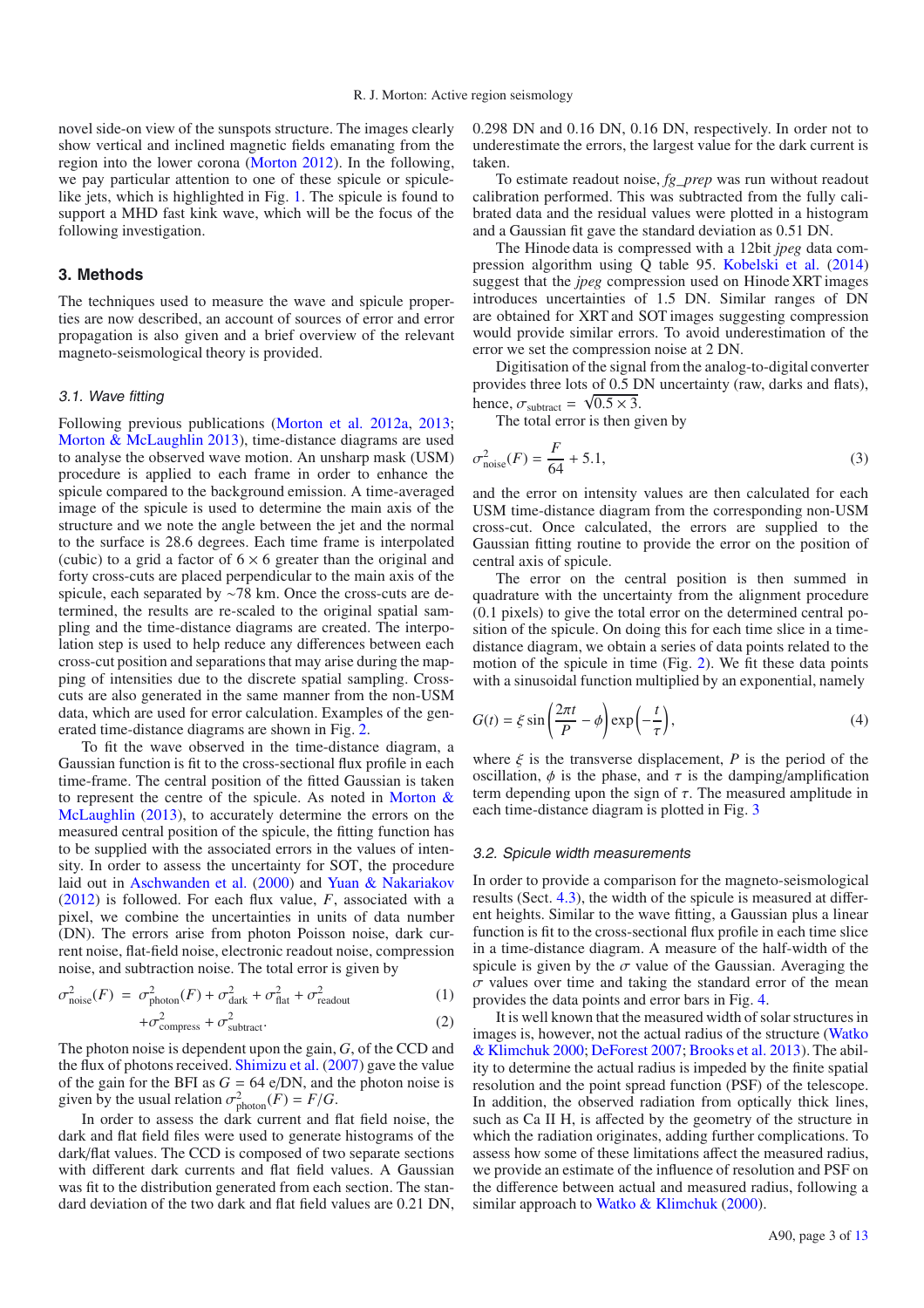<span id="page-4-2"></span>A&A 566, A90 (2014)

<span id="page-4-0"></span>

**[Fig. 2.](http://dexter.edpsciences.org/applet.php?DOI=10.1051/0004-6361/201423718&pdf_id=2)** The observed kink motion. *The left hand column panel* shows time-distance diagrams from various cross-cuts. Each cross-cut shown is separated by 800 km, with the lowest cross-cut on the top row. *The right hand column* shows the results of the Gaussian fits (crosses) with the  $\sigma$  error bars on the measured position. The solid line is the result of the damped sinusoidal fit. The given distance corresponds to the position along the crosscut and the time is seconds from 01:20:51 UT.

<span id="page-4-1"></span>First, a monolithic structure of length *L* with circular crosssection of radius *r* is defined on a  $1000 \times 1000 \times 1000$  grid with each grid cube representing  $4 \times 4 \times 4$  km<sup>3</sup>. Each grid cube inside the structure is given the same value on an arbitrary intensity scale. The values are then summed in a direction perpendicular to the direction of the central axis providing a two-dimensional image of the structure. This method implicitly assumes that the plasma is optically thin and radiation from each volume element can be summed to give the line-of-sight intensity.

<span id="page-4-3"></span>The PSF for SOT BFI is particularly complicated and has only been determined previously for particular values of wavelength [\(Wedemeyer-Böhm 2008;](#page-12-45) [Mathew et al. 2009](#page-12-46)). The ideal PSF for *G*-band is given by [Suematsu et al.](#page-12-36) [\(2008](#page-12-36)) as 0.2", and [Wedemeyer-Böhm](#page-12-45) [\(2008\)](#page-12-45) noted that the ideal PSF varies

A90, page 4 of [13](#page-12-22)

with the inverse of wavelength. Using this, the ideal PSF for 396.85 nm is calculated as ∼0.166′′ .

The 2D image of the structure is then interpolated to a grid with grid points equal in size to the SOT pixel size, i.e.  $39.1 \times 39.1$  km<sup>2</sup>. This image is then convolved with an Airy function of width 3.07 pixels in an order to replicate the PSF. The width of the structure in this new image is then fitted with a Gaussian and the  $\sigma$  measured. Doing this for a number of different radii, we build up a series of data points providing the difference between measured  $\sigma$  and actual radii. Fitting the data points with a quadratic provides a relation between the two quantities which we use to determine an estimate for the radius.

It is clear that this technique is subject to many idealising assumptions, however, a more thorough and accurate method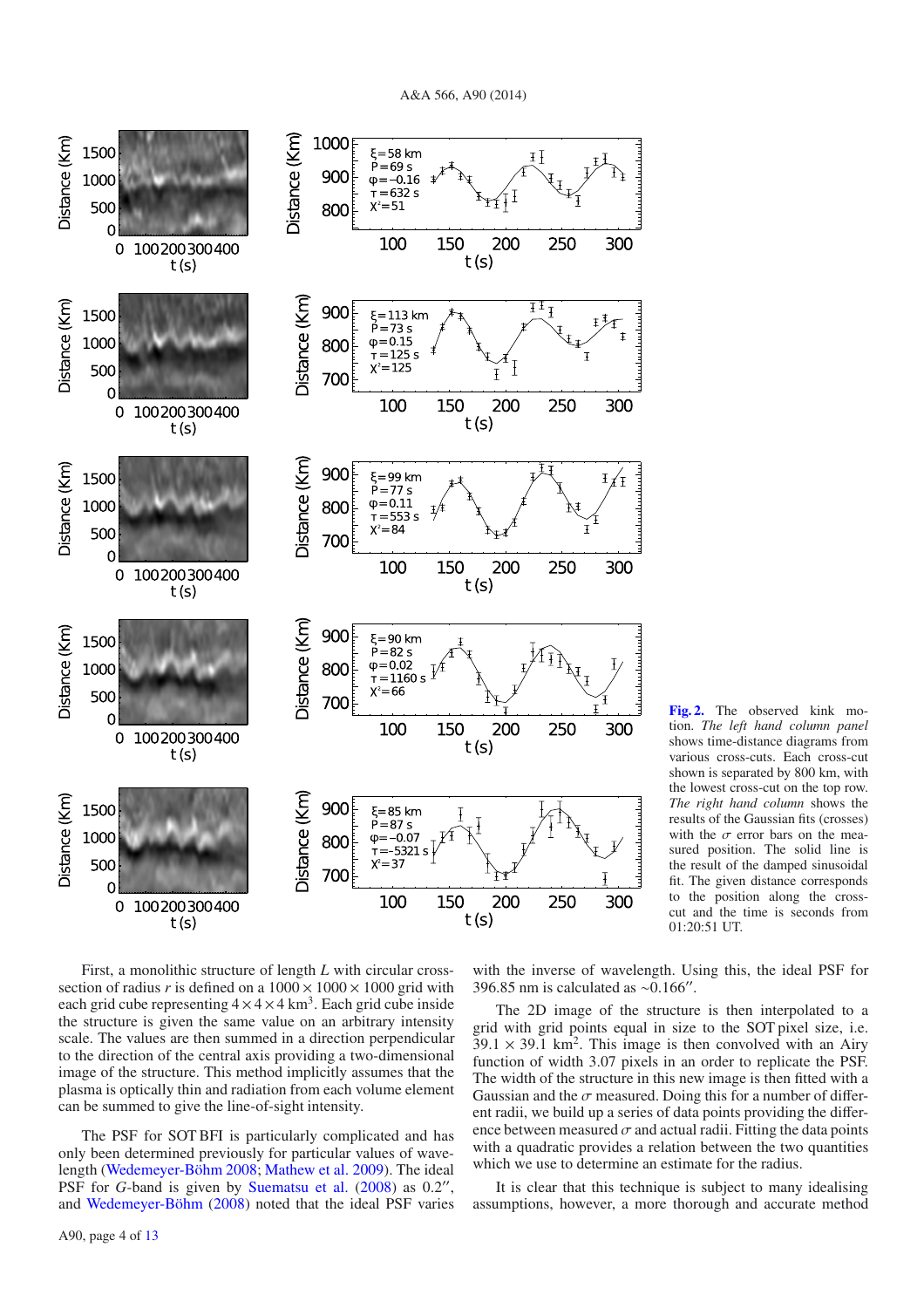<span id="page-5-11"></span><span id="page-5-3"></span>R. J. Morton: Active region seismology



<span id="page-5-8"></span><span id="page-5-2"></span><span id="page-5-0"></span>**[Fig. 3.](http://dexter.edpsciences.org/applet.php?DOI=10.1051/0004-6361/201423718&pdf_id=3)** Measured wave properties. The *left panel* displays the measured displacement amplitude (stars) as a function of height in the atmosphere relative to  $\tau_{5000}$  = 1. The vertical bars shows the  $\sigma$  error on the measured quantity. The solid black line corresponds to the cubic fit to the amplitude profile and the dashed lines show the 2σ (95%) confidence level of the fit. The *middle panel* displays the lag value measured from cross-correlation of neighbouring time-distance diagrams separated by 40 km (red stars) and 80 km (black diamonds). The red and black solid lines are the corresponding exponential fits to measured lags. The *right hand panel* displays the phase speed calculated from the fits to the lag data points. The red and black dashed lines correspond to the  $\sigma$  confidence levels for the phase speeds.



<span id="page-5-9"></span>**[Fig. 4.](http://dexter.edpsciences.org/applet.php?DOI=10.1051/0004-6361/201423718&pdf_id=4)** Measured and estimated spicule widths as a function of height in the atmosphere relative to  $\tau_{5000} = 1$ . The diamond data points are the spicule widths determined form the fitting of a Gaussian to the crosssectional flux profile. The crosses are the estimates for the physical diameter of the spicule calculated from the modelling (referred to as the estimated width). The error bars correspond to the standard error.

would require advanced models of Ca II line formation and a complete determination of the PSF at 396.85 nm. Such additions are outside the scope of this work. The current results should be taken as a guide to the expected influence of the PSF on the measured radius and the "actual" radius of the spicule. We refer to the quantity obtained via this technique as the estimated radius (width).

# 3.3. Propagation speed determination

The propagation speed of the wave is also determined by exploiting the time-distance diagrams. The basis of the technique relies on cross-correlation of neighbouring time-distance diagrams. <span id="page-5-10"></span><span id="page-5-5"></span><span id="page-5-4"></span><span id="page-5-1"></span>The apparent shift of the wave motion in the time direction provides the signal lag between the two images, for which the propagation speed is then given by

$$
c_{\rm p} = \frac{\mathrm{d}x}{\mathrm{d}t},\tag{5}
$$

<span id="page-5-6"></span>where d*x* is the distance between the cross-cuts used to generate the time-distance diagrams, d*t* is the time difference between each pixel, and *T* is the lag value.

<span id="page-5-7"></span>In order to improve the accuracy of the phase speed determination, the time-distance diagrams are first interpolated so that they are mapped onto a grid twice the size of the original, hence each pixel has dimensions 19.6 km by 4 s. The uncertainty on each measurement from the cross-correlation is unknown, although it is believed to be  $\leq 0.1$  pixel. The second step is the application of cross-correlation for a sliding window in the time direction giving multiple measurements of the lag time. The lag value is calculated as the average value of the measurements and the error is taken as the standard error of the results.

In Fig. [3,](#page-4-0) the lag values calculated for the time-distance diagrams separated by ∼80 km are displayed. In addition, time-distance diagrams are generated for additional cross-cuts placed mid-way between the previous cross-cuts. This provides 80 cross-cuts separated by ∼40 km. Again, these are interpolated and the lag is calculated. Multiplying these additional values by two we obtain lags of similar magnitude to those found for the ∼80 km separated cross-cuts (see Fig. [3\)](#page-4-0). This provides confidence that the obtained lag values are genuine.

The values of measured lags are close to 0.1 pixels, with standard deviations for the ∼80 km lags ranging between 0.006−0.08 pixels, with an average of 0.03 pixels. For the ∼40 km lags, the measured lags are ∼0.05 pixels with standard deviations ranging between 0.003−0.03 pixels, with an average of 0.01 pixels.

Next, a weighted fit of an exponential function to the lag data points is performed. A fit of a linear function was also performed but the exponential function was found to have a smaller  $\chi^2$  value. The residual values to the fit have root-mean-square amplitudes of 0.035 and 0.021 for the ∼80 km and ∼40 km separations, respectively. Both of these values are larger than the average standard deviations, which indicates that some systematic error is present in the analysis. It is difficult to determine exactly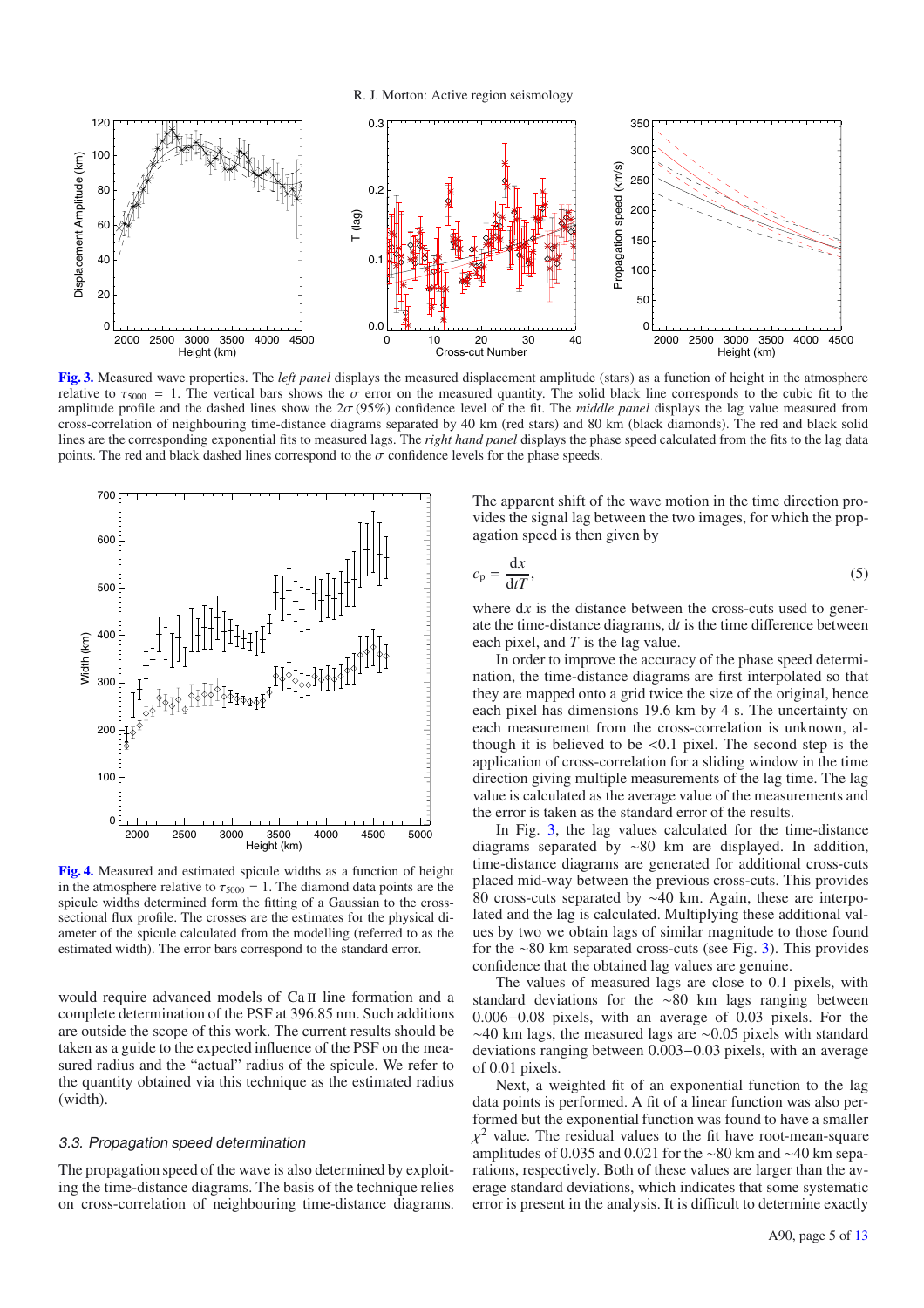where the systematic errors enter, one option is this occurs during the determination of cross-cut position, i.e. an uncertainty in the relative position of each cross-cut. This error could possibly be reduced if the data is interpolated to a larger grid when initially creating the cross-cuts and time-distance diagrams.

Bearing this in mind, the propagation speed and associated errors are determined using Eq. [\(5\)](#page-4-2), with *T* given by the fit and uncertainties are the  $\sigma$  errors to the fit, dt is  $4 \pm 0.05$  s and  $dx = 80 \pm 7$  km or  $dx = 40 \pm 7$  km. The error in dt is given by the accuracy of the clock on-board Hinode , which gives times rounded to 0.1 s. The uncertainty in d*x* is taken from knowing the position of the cross-cut to 1/6 of a pixel, i.e. from the initial interpolation. It is found that the propagation speeds determined for both sets of lags largely agree within  $\sigma$  errors (Fig. [3\)](#page-4-0).

#### 3.4. Theoretical considerations

<span id="page-6-0"></span>Having measured the amplitude and propagation speed as a function of distance along the spicule, these quantities can be used to estimate gradients in magnetic field and plasma density. The WKB approximation for the wave equation governing a kink wave propagating along a stratified flux tube [\(Verth & Erdélyi](#page-12-47) [2008;](#page-12-47) [Ruderman et al. 2008](#page-12-48); [Morton et al. 2012b](#page-12-33)) gives the solution,

$$
\xi(z) = C \sqrt{\frac{c_k(z)}{\omega}} R(z),\tag{6}
$$

where

$$
c_{k}(z) = \frac{\langle B(z) \rangle}{\sqrt{\mu_{0} \langle \rho(z) \rangle}}, \qquad \langle B(z) \rangle \propto \frac{1}{R(z)^{2}}.
$$
 (7)

Here,  $c_k(z)$  is kink phase speed, *C* is some constant,  $\omega = 2\pi/P$ is the angular frequency of the wave,  $R(z)$  is the radius of the flux tube,  $\langle B \rangle$  is the local average magnetic field strength,  $\langle \rho \rangle$  is the local average density, and  $\mu_0$  is the magnetic permeability. A similar technique is used in [Verth et al.](#page-12-28) [\(2011\)](#page-12-28), although they solve the governing equation under the assumption the phase speed changes exponentially with respect to *z*. Note that these equations are derived in the thin tube approximation, i.e. where the wavelength is much longer than the radius of the wave-guide. The wavelength,  $\lambda$ , is given by the product of the period and the phase speed of the wave. From Figs. [2](#page-3-0) and [3,](#page-4-0) the wavelength can be calculated to be on the order of 10 000 km, hence, the ratio of  $r/\lambda \sim 0.03$  (using the measurements in Fig. [4\)](#page-4-1) and the thin tube approximation is satisfied for the current observation.

Equation [\(6\)](#page-5-0) gives the expected amplitude evolution for a propagating wave if it is assumed that the influence of wave damping mechanisms can be neglected. However, there is evidence indicating that wave damping occurs in observations of waves in solar plasmas (e.g. [Aschwanden et al. 1999](#page-11-6)[;](#page-12-49) Tomczyk & McIntosh [2009](#page-12-49)). It is generally considered that resonant absorption is responsible for the observed damping, with a good agr[eement between observations and theory \(](#page-12-50)Ruderman & Roberts [2002](#page-12-50); [Verwichte et al. 2010b](#page-12-51); [De Moortel & Pascoe](#page-11-12) [2012;](#page-11-12) [Terradas et al. 2010](#page-12-52); [Soler et al. 2011b,](#page-12-53) [2013\)](#page-12-54). [Soler et al.](#page-12-53) [\(2011b](#page-12-53)) derived the function that describes the evolution of the amplitude for propagating kink waves with the inclusion of resonant absorption. Consideration of their Eq. (38) suggests that Eq. [\(6\)](#page-5-0) would be modified as follows,

<span id="page-6-1"></span>
$$
\xi(z) = C \sqrt{\frac{c_k(z)}{\omega}} R(z) \exp\left(-\int_0^z \frac{1}{L_D(z)} dz\right),\tag{8}
$$

A90, page 6 of [13](#page-12-22)

where the damping length is

$$
L_{\mathcal{D}}(z) = \frac{c_{\mathcal{K}}(z)\xi_E}{f},\tag{9}
$$

and  $\xi_E$  is the quality factor and  $f = 1/P$  is the frequency of the wave.

For now, it is assumed that damping can be neglected and magneto-seismological relations useful for inversions of the measured wave properties are derived. Upon dividing Eq. [\(6\)](#page-5-0) by itself evaluated at  $z = 0$  and rearranging, the following is obtained

$$
\frac{R(z)}{R(0)} = \sqrt{\frac{c_k(0)}{c_k(z)}} \frac{\xi(z)}{\xi(0)}.\tag{10}
$$

This relation allows the estimation of the magnetic expansion along the flux tube using the measured values of amplitude and propagation speed.

To calculate the uncertainty in  $R$ , Eq.  $(13)$  is written in terms of the independently measured quantities, namely

$$
\frac{R(z)}{R(0)} = \sqrt{\frac{T(z)}{T(0)}\frac{\xi(z)}{\xi(0)}},
$$
\n(11)

where  $c_k$  is taken to equal  $c_p$ , and following standard rules for error propagation,

$$
\delta R = \frac{R(0)}{\sqrt{T(0)}\xi(0)} \sqrt{\frac{\xi^2 \delta T^2}{4T} + T\delta \xi^2},\tag{12}
$$

where  $\delta y$  is the  $\sigma$  error associated with the quantity y. Similar equations can be derived for the magnetic field, *B*,

$$
\frac{\langle B(z)\rangle}{\langle B(0)\rangle} = \frac{T(0)}{T(z)} \frac{\xi(0)^2}{\xi(z)^2},\tag{13}
$$

with the associated uncertainty

$$
\delta B = \langle B \rangle(0) T(0) \xi(0)^2 \sqrt{\frac{\delta T^2}{T^4 \xi^4} + \frac{4 \delta \xi^2}{T^2 \xi^6}}.
$$
 (14)

Further, the gradient of the density can be obtained by combing Eqs.  $(6)$ ,  $(7)$ , where it is easily found that

$$
\frac{\langle \rho(z) \rangle}{\langle \rho(0) \rangle} = \frac{\xi(0)^4}{\xi(z)^4},\tag{15}
$$

and

$$
\delta \rho = \frac{4 \langle \rho(0) \rangle \xi(0)^4 \delta \xi}{\xi(z)^5}.
$$
\n(16)

The variation in amplitude of the wave can be seen to be a proxy for the variation in density.

Before continuing, we note that the equations given in this section were derived assuming that the plasma in the waveguide is static, i.e. there are no flows along the waveguide. Spicules by their very nature are jets, hence, there will be plasma flow along the waveguide at the time of the measurements. At present, there is no extension to the magneto-seismological tools shown here that includes the influence of flows. However, insights into the magnitude of the influence of the flow on the measured parameters can be obtained from, e.g., [Nakariakov & Roberts](#page-12-55) [\(1995\)](#page-12-55), [Terra-Homem et al.](#page-12-56) [\(2003](#page-12-56)), [Morton & Erdélyi](#page-12-57) [\(2009\)](#page-12-57),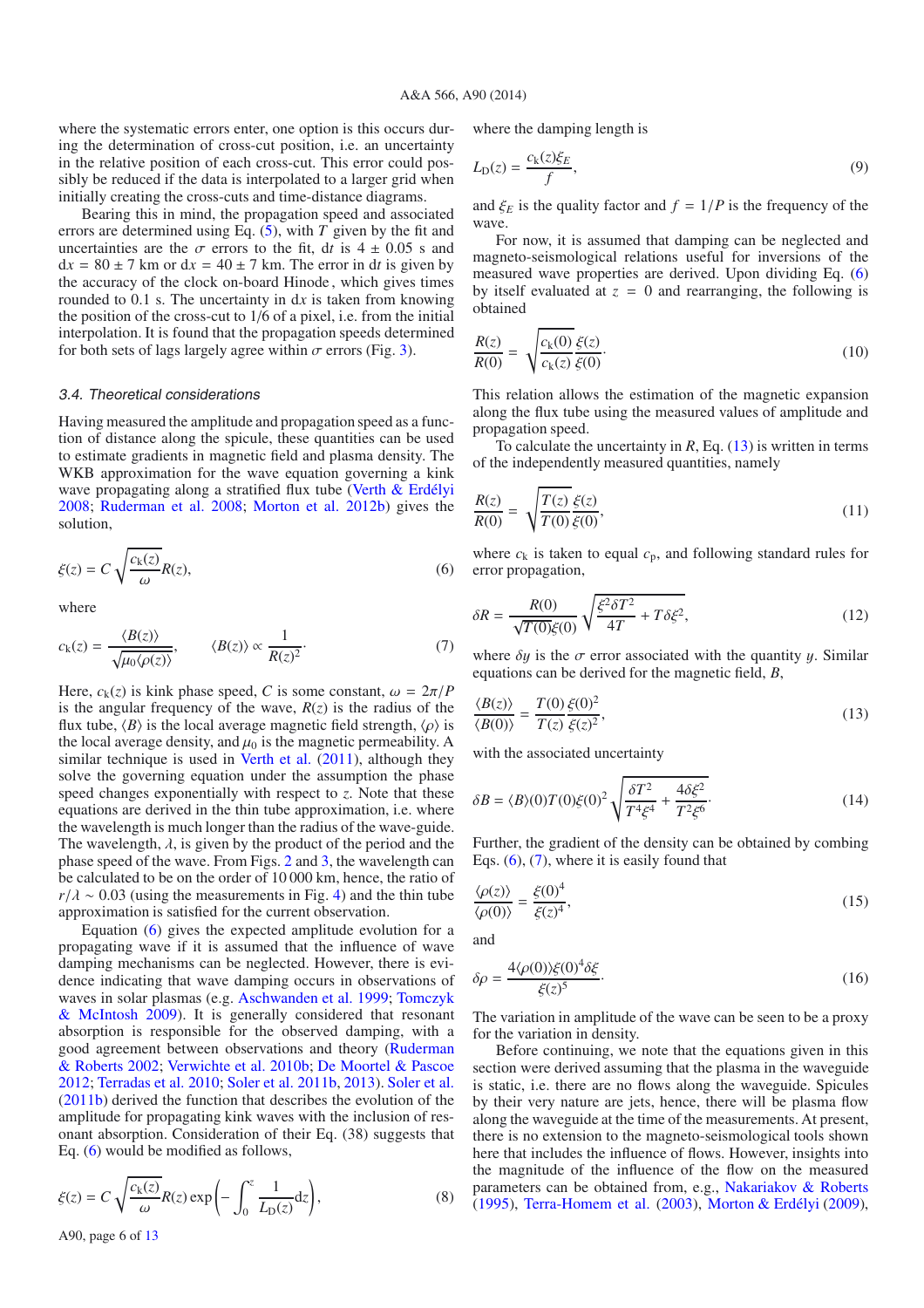

**[Fig. 5.](http://dexter.edpsciences.org/applet.php?DOI=10.1051/0004-6361/201423718&pdf_id=5)** Flows along the spicule. The image shows a time-distance diagram generated from the unsharp masked data and taken parallel to the spicule axis. The straight lines highlight the measured up-flows and the measured flow speeds are given. The time is shown in seconds from 01:18:11 UT.

[Ruderman](#page-12-58) [\(2010](#page-12-58), [2011\)](#page-12-59), [Morton et al.](#page-12-60) [\(2011](#page-12-60)), [Soler et al.](#page-12-61) [\(2011a\)](#page-12-61). For example, the equations in [Soler et al.](#page-12-61) [\(2011a\)](#page-12-61) suggest that the phase velocity is modified by terms on the order of  $(U/c_k)^2$  (e.g., their Eqs. (9) and (11)). From considering the governing wave equations with flows incorporated, the terms introduced by the flow are also on the order of  $(U/c<sub>k</sub>)<sup>2</sup>$ or  $U/c<sub>k</sub><sup>2</sup>$ .

Flows along various spicules in the current data set were found to have an average value of  $\sim$ 28 km s<sup>-1</sup> [\(Morton 2012\)](#page-12-34). In Fig. [5,](#page-6-0) we show a time-distance diagram generated from the unsharp-masked data. The cross-cut is this time placed parallel to the axis of the spicule of interest here. This reveals the pattern of flows along the spicule. At the time the wave occurs (approximately 300−500 s in Fig. [5\)](#page-6-0), the measurable flow speeds are between 20–30 km s<sup>-1</sup>. Hence, this means that the affect due to the flow on the wave is small,  $(U/c_k)^2 < 0.05$ , and can be neglected for now. An advanced theory of wave propagation with magneto-seismological tools that incorporates the influence of flow will be required to confirm the validity of this assumption. Furthermore, such a theoretical framework will be highly desirable for future studies of chromospheric waves.

# 3.5. Intensity measurements

As well as incorporating the width measurements of the spicule for comparison to magneto-seismological estimates of expansion and magnetic field gradients, an estimate of the density scale heights is achievable via other means. Previous studies suggest that the emission gradient can act a guide to the density gradient along the spicule (e.g. [Makita 2003](#page-12-62); [Bjølseth 2008;](#page-11-13) [Judge & Carlsson 2010](#page-12-63)). The assumption is made that the spicule plasma can be treated essentially as an optically thin media, meaning the intensity is proportional to the density and the source function. Assuming a constant source function means the intensity scale height equals the density scale height. In the calculations of Judge  $&$  Carlsson [\(2010](#page-12-63)), the mean spicule source function, calculated locally by collisional excitation and scattering of radiation from the photosphere, decreases by less than a factor of 2 over 3 Mm. Hence, the measured intensity scale height can only be used as a guide rather than a definitive measurement of the plasma density scale height.

<span id="page-7-0"></span>First, we determine the intensity along the spicule by placing a cross-cut parallel to its axis and averaging the values over the time period for which the oscillation is measured. In addition, it is of interest to see how the intensity changes as a function of height for the penumbra as well as the neighbouring plage region. To measure the intensity scale heights for the surrounding atmosphere, cross-cuts are taken at an angle to the limb and averaged over a relatively narrow spatial window but an extended temporal window. The intensity scale heights are calculated using

$$
H(z) = -\frac{1}{\frac{d}{dz}\ln(I(z))}.
$$
 (17)

As this involves taking derivatives of the intensity, discontinuities lead to large variations in the scale height. To suppress these effects, a smoothing of the intensity profiles is performed. The intensities and scale heights for the different features are shown in Fig. [7.](#page-8-0)

Using the pointing information from the observations log, the polar coordinate values of each pixel location are determined with respect to disk centre. The angle between the cross-cuts and the normal to the tangent of an arc of constant radius is then obtained, and used later to determine the radial height of pixels in cross-cuts and correct the values of intensity scale heights to give  $H(r)$ , i.e. the scale height as a function of radial distance. As mentioned in Sect. [3.1,](#page-2-0) the angle between the spicule and normal to the surface is 28.6 degrees.

For later comparison with existing models of penumbral atmospheres (e.g. [Fontenla et al. 2006](#page-12-64)), it becomes necessary to determine the exact height above the photosphere the radiation is emitted. Following the standard convention, our solar surface  $(height = 0 \text{ km})$  is defined as the height at which the optical depth equals one for light emitted at 5000 Å. It has been demonstrated by [Bjølseth](#page-11-13)  $(2008)$  that the Ca II formation height at the limb is approximately 825 km above this level. In the definition of the Ca II limb given by [Bjølseth](#page-11-13) [\(2008\)](#page-11-13), she identifies the Ca II limb as the point at which the intensity scale height reaches a minimum value, which occurs almost immediately after a steep drop in the value of intensity scale height. For the current data, this definition does not give realistic results and would place the limb high into the atmosphere. This is most likely due to the apparent closed nature of the Ca II features seen in the plage regions surrounding the sunspot, which provide an extended emission profile above the limb with low variance. To identify the limb, we make use of the visible sunspot umbra. The sunspot has a significantly shortened umbra because it has rotated almost off disk and is crossing the limb, no discernible chromospheric emission is obvious on the far side of the sunspot except possibly the stalks of some jets. The position of the far-side of the umbra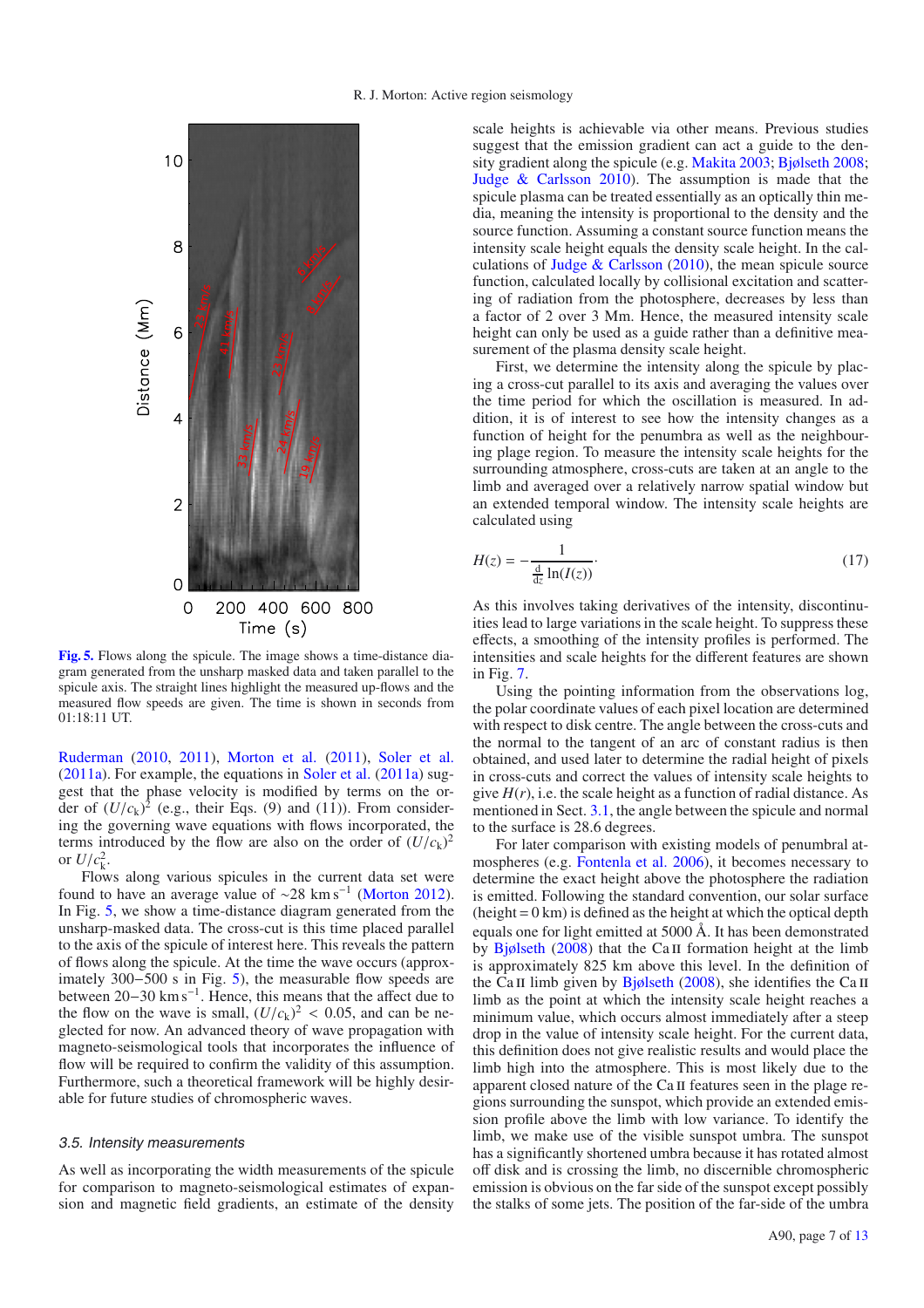<span id="page-8-1"></span>(i.e. the side due to cross the limb first) is taken as the height of the Ca II limb. On relating the intensity profiles with this position, the Ca II limb occurs close to where the intensity begins to drop off rapidly (Fig. [7\)](#page-8-0), after initial intensity bumps from the closed structures in the plage and the bright jets in the penumbral region. For the intensity scale heights, it can be seen that the steep drop off in scale height occurs just below the height of 825 km, with the rate of change of scale height decreasing significantly above this value. Although the minimum values of scale height do not occur near 825 km, the presence of the steep change in scale height below this value provides confidence that the position of the Ca II limb has been identified reasonably well.

# **4. Results**

#### 4.1. Wave measurements

In Fig. [2,](#page-3-0) a number of time-distance diagrams are shown, starting with the lowest altitude cross-cut (top row) and each of the succeeding time-distance diagrams are from successive crosscuts separated by 800 km. The periodic transverse displacement of the spicule is clearly seen and it is also noticeable that the amplitude of the disturbance increases between the first and second rows. The right hand panels show the corresponding fits to the feature in the time-distance diagrams. It is chosen to fit the wave only for two cycles, additional cycles are evident but the fit result have greater uncertainties.

<span id="page-8-0"></span>In Fig. [3,](#page-4-0) the displacement amplitude measured in all 40 time-distance diagrams is plotted in the first panel. We remind the reader that the all measured quantities are given as a function of height in the solar atmosphere above the  $\tau_{5000} = 1$  height. This is different from the distance along the spicule, which can be calculated as (*hei*g*ht* − 1880)/cos(28.6) km. The amplitude can be seen to increase by a factor of two over the first 800 km, then begins to decrease. We speculate in Sect. 5 as to what is responsible for the observed decrease in amplitude and it's implications for the magneto-seismological results. The given amplitude profile is fitted with a cubic polynomial, which we note has a smaller  $\chi^2_\nu$ than a quadratic fit.

In the second and third panels of Fig. [3,](#page-4-0) the measured lag between time-distance diagrams and the calculated propagation speeds are shown, respectively. The wave is found to be upwardly propagating with no sign of reflection. It has been suggested that a mixture of upward and downward propagating waves [can exists in coronal hole spicules \(](#page-12-26)Okamoto  $\&$ De Pontieu [2011](#page-12-26)), although the dominant fraction are upwardly propagating. At present, we cannot say whether the situation is similar for active region waves.

The average lag values measured for the ∼80 km (black stars) and ∼40 km (red stars) separations are given. The ∼40 km lag values have been multiplied by a factor of two to enable a direct comparison with the ∼80 km lag values. It is evident that the two sets of values demonstrate a very good agreement. The two sets of lag values are then individually subject to a weighted fit using an exponential function. Linear and quadratic functions were also fit to the data points but had greater  $\chi^2_{\nu}$  values than the exponential fit. The fitted function and the calculated  $\sigma$  uncertainties for the fit parameters are then used to calculate the phase speed and associated error. In Fig. [3,](#page-4-0) the  $\sigma$  confidence bound is shown for each of the calculated phase speeds, showing an overlap in values between the two measurements. In the following calculations, we will use the results from the ∼80 km cross-cut separation as the residuals between the exponential fit and the data points are relatively smaller (Sect. [3.3\)](#page-4-3).

# 4.2. Width measurements

We now discuss the results of the width measurements before discussing the magneto-seismology results. Figure [4](#page-4-1) displays the measured width of the spicule as a function of distance and measured widths are close to the spatial resolution of SOT (approximately  $0.2'' = 145$  km at 3968 Å). It is clear that the measured values show evidence for expansion along the structure, which to the best of our knowledge has not been observed directly along a spicule structure before. The expansion factor reaches a value of  $\Gamma = 2.2$ . Figure [4](#page-4-1) also displays the estimated diameter of the spicule after taking into account instrumental effects discussed in Sect. [3.2.](#page-2-1) The variation in the estimated width of the structure can be seen to greater ( $\Gamma = 3$ ) than that of the half-width measured from the Gaussian fit. It is unclear how the use of an idealised PSF compared to a fully calibrated PSF (e.g. [Wedemeyer-Böhm 2008\)](#page-12-45) would influence the current results. The calculated width should be taken as a guide to the actual expansion.

# 4.3. Magneto-seismology

The magneto-seismological results are obtained by exploiting the measured displacement amplitude and phase speed from the 80 km cross-cut separation. Instead of the data points, the fitted functions to  $\xi$  and  $c_k$  are used as inputs for the equations. To derive the expansion of the spicule, the measurements are substituted into Eq. [\(10\)](#page-5-3) and the errors are calculated using Eq. [\(12\)](#page-5-4). The results are plotted in the first panel of Fig. [6,](#page-8-1) along with the 95% confidence level. It is found that the spicule expands with height, which corroborates the width measurements. Over-plotting the measured and estimated expansion, it can be seen that there is a relatively good agreement between the estimated expansion and the expansion estimate from magnetoseismology. This is especially the case for the first 1000 km, however, the estimated expansion appears to increase to a much greater degree over the last 2000 km. The measured expansion shows much less agreement with the magneto-seismological results than the estimated expansion.

Next, the gradient of the magnetic field and errors are obtained using Eqs. [\(13\)](#page-5-1) and [\(14\)](#page-5-5) and plotted in the middle panel of Fig. [6.](#page-8-1) A initial rapid decrease in magnetic field strength is found and, as with expansion, the gradient flattens out after 700 km. In addition, the gradient in the magnetic field obtained from the estimated width is over plotted. As expected from comparing the radii results, the magneto-seismological and estimated results initially show a good agreement and then the results diverge with height. The variation in magnetic field strength from the estimated results is subject to a two-part exponential fit in order to determine scale-heights.

The final panel in Fig. [6](#page-8-1) shows the gradient in the density along the spicules, which is obtained from the fit to the amplitude and Eqs.  $(15)$  and  $(16)$ . It is found that the magnetoseismological estimate suggests that the density decreases with height. The gradient of the density displays a strange profile, indicating the density begins to increase with height after 2500 km. We believe this is an artefact of our theoretical assumptions in Sect. [3.4](#page-5-8) and will discuss the nature of the increase in Sect. [5.](#page-9-0) Further, we remind readers that the density profile is the average density profile of the internal and external densities. Hence, Fig. [6](#page-8-1) probably does not correspond to the density variation along the spicule alone.

In advance of this discussion, another method is used to estimate the average gradient in density. From Eq. [\(7\)](#page-5-2), it is evident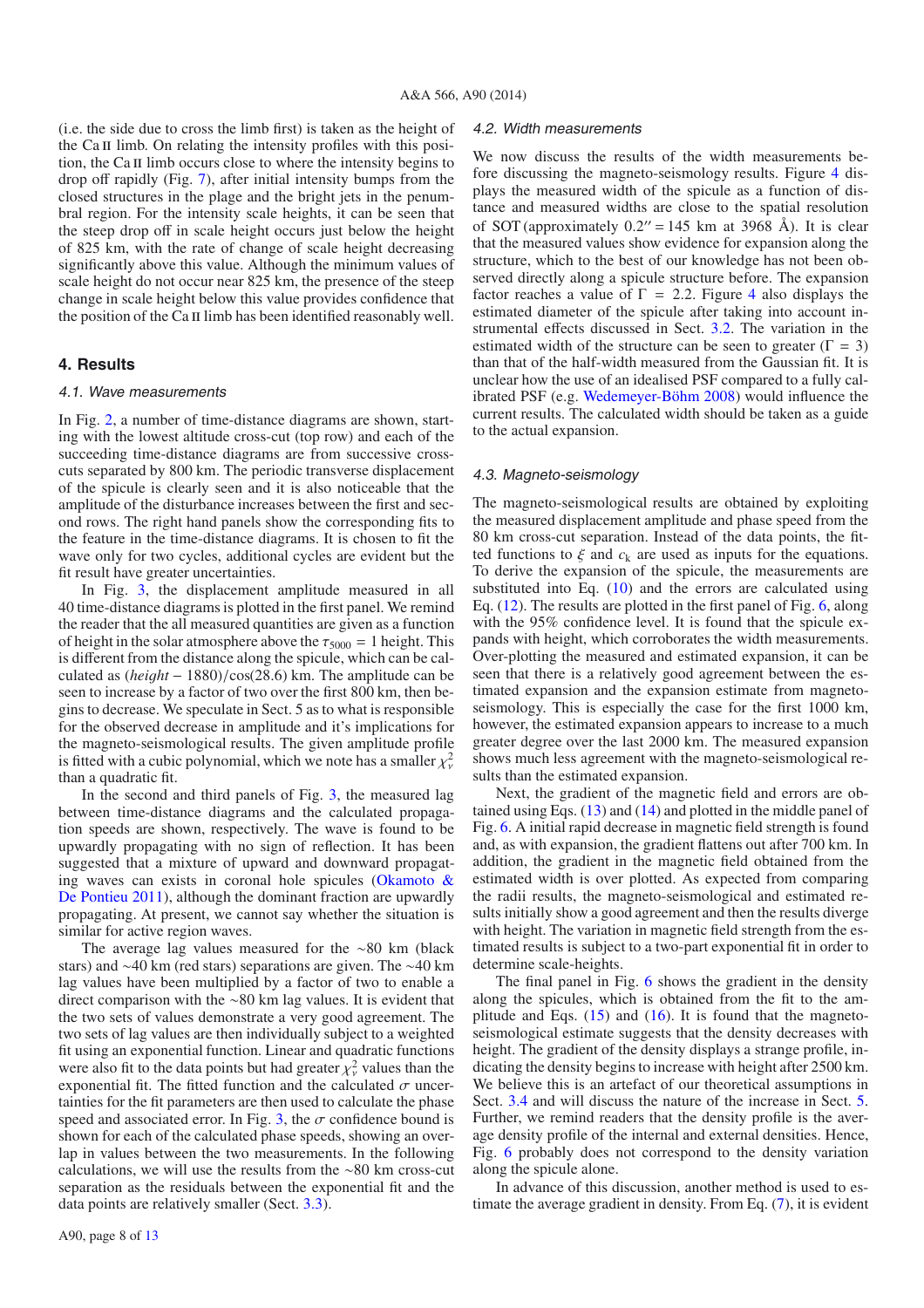R. J. Morton: Active region seismology

<span id="page-9-0"></span>

**[Fig. 6.](http://dexter.edpsciences.org/applet.php?DOI=10.1051/0004-6361/201423718&pdf_id=6)** Magneto-seismological estimates of plasma gradients as a function of height in the atmosphere relative to  $\tau_{5000} = 1$ . The *left hand panel* shows the magneto-seismologically determined radial expansion (solid line) with the 95% confidence level shown (dashed lines). The diamonds and crosses show the expansion inferred from the measurements of the Gaussian width and modelling (estimated), respectively, with standard errors given. *The middle panel* shows magneto-seismological estimate for the gradient of the magnetic field (solid) and the inferred magnetic expansion (crosses). *The right hand panel* is the density gradient determined using the measured displacement amplitude (solid) with 95% confidence intervals (dashed), and a combination of the modelled (estimated) width and measured phase speed (crosses). The red lines are exponential fits to the data points.



**[Fig. 7.](http://dexter.edpsciences.org/applet.php?DOI=10.1051/0004-6361/201423718&pdf_id=7)** Spatially and temporally averaged intensity profiles (*left panel*) for the penumbra (black solid), the plage (blue dash) and the spicule (red dash-dot) as a function of height in the atmosphere relative to  $\tau_{5000} = 1$ . *The right panel* shows the calculated intensity scale heights for each feature.

that upon being able to measure the expansion of the spicule and the phase speed of the wave propagating along the structure, the gradient in the density can be sought via inversion of the measured quantities. To this end, the measured phase speed and estimated width are used in Eq. [\(7\)](#page-5-2) and the results are over plotted in Fig. [6.](#page-8-1) The general trend for the density is now found to decrease along the entire length of the spicule, although the rate of change decreases significantly after the first few hundred kilometres. This density is subject to a two-part exponential fit in order to determine average scale-heights.

# 4.4. Intensity measurements

The intensity measurements have been discussed briefly in Sect. [3.5,](#page-6-1) mainly in relation to the location of the  $\tau_{5000} = 1$  height with respect to the Ca  $\pi$  measurements. In Fig. [7,](#page-8-0) the left hand panel shows the intensity above the limb for a plage region, the penumbral region and also for the spicule of interest. The plage emission can be seen to be brighter than the penumbral region and this is evident from looking at the emission in Fig. [1.](#page-1-0) The jets above the penumbra and umbra are sparsely populated in comparison to the plage, leading to the lower intensity values. This was noted in [Morton](#page-12-34) [\(2012](#page-12-34), see Fig. 7 in that paper). The peak of the emission close to the Ca  $\text{II}$  limb (∼800 km) appears to occur at marginally lower heights in the penumbra than for the plage, indicating the possibility of a lower height of the chromosphere in the active region. This point will be discussed in further detail in the Sect. 5.

The spicule emission initially equals the average emission above the penumbra but diverges after ∼1500 km, and is observed to be greater than that of the corresponding average plage and penumbral atmospheres at larger heights.

On calculating the scale-heights for each region, it is found for all regions the scale height is typically greater than 2 Mm which is larger than the predicted scale heights for a gravitationally stratified plasma at 0.01−0.02 MK, i.e. 250−500 km. These results are typical for the chromosphere as seen at the limb and are related to the extended spicular emission [\(Bjølseth 2008;](#page-11-13) [Pereira et al. 2012\)](#page-12-65). Under the assumption of an optically thin medium, the density should also have similar scale heights.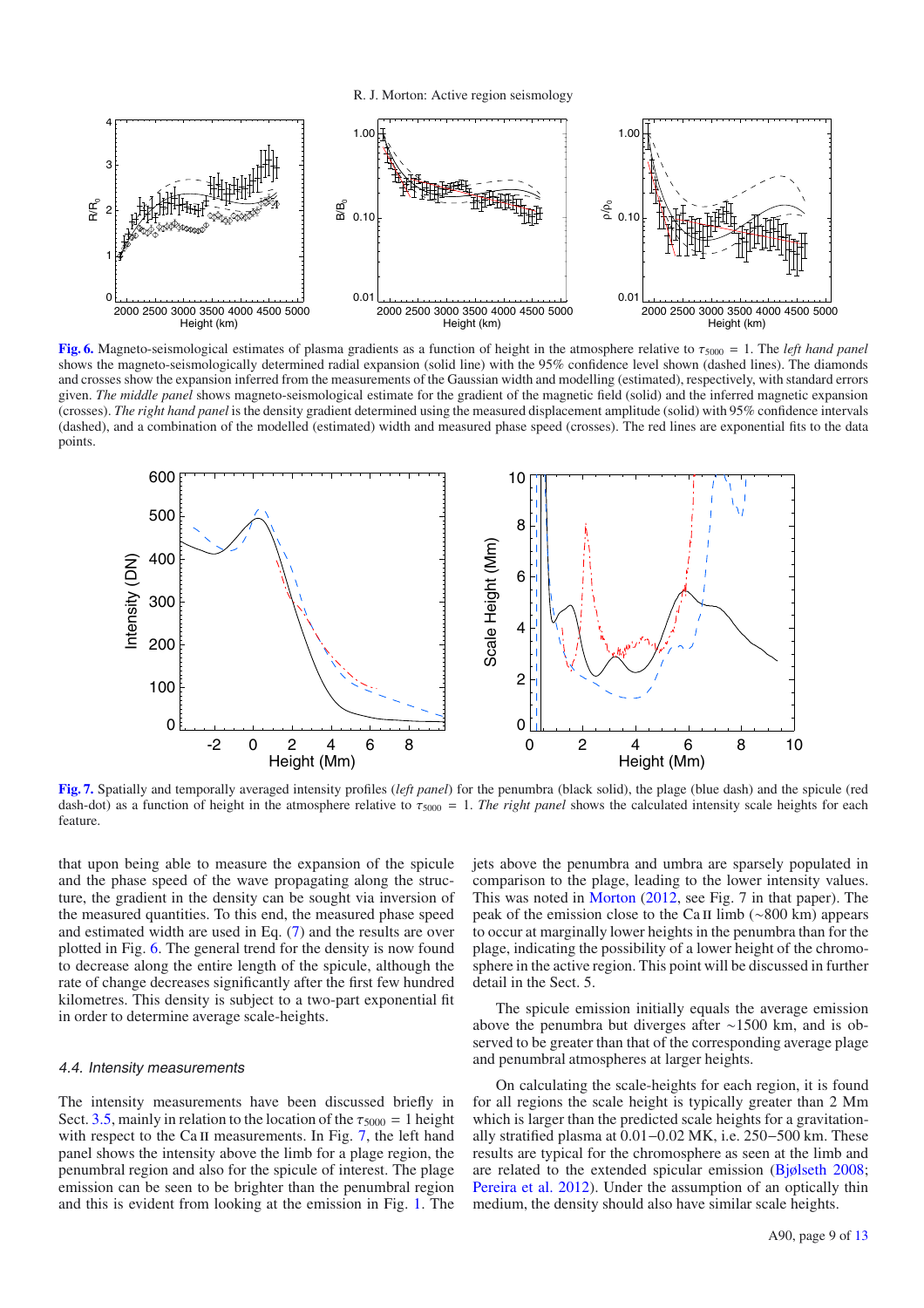# **5. Discussion**

# 5.1. Expansion of the magnetic field

<span id="page-10-0"></span>We begin by discussing the estimate of magnetic field expansion. Both the measured width and magneto-seismological measurements display evidence for a rapid expansion over the first few hundred kilometres (atmospheric height of 1800−2500 km). It has been previously noted from spectropolarimetric studies above sunspots that the penumbral magnetic fields drops relatively rapidly between the photosphere and chromosphere. [Rueedi et al.](#page-12-66) [\(1995\)](#page-12-66) measures a factor of 2 decrease between photospheric (Si I) and chromospheric (He I  $10\,830\,\text{\AA}$ ) magnetic fields strengths. Further, [Leka & Metcalf](#page-12-67) [\(2003\)](#page-12-67) measure the majority of magnetic scale-heights to be <Mm between photospheric (Fe I) and chormospheric (Na I D1) measurements. Model atmospheres would imply the chromospheric lines used in these studies are likely to form in either the low chromosphere, with Na<sub>I</sub> formed  $\langle$ 1 Mm in magnetic concentrations (e.g. [Leenaarts et al. 2010\)](#page-12-68) or, upper chromosphere, with He  $110830$  Å showing evidence for the onset of fibrillar structures [\(Schad et al. 2013](#page-12-69)) suggesting it samples similar heights to H $\alpha$  and Ca II IR (∼1.5–2 Mm). However, the initial decrease in magnetic field strength measured here is more rapid than those reported in these previous studies, requiring a magnetic scale height of  $0.35 \pm 0.05$  Mm.

The magneto-seismological results show that the spicule then contracts slightly, although the error bars do not rule out that the structure remains at a constant radius and magnetic field strength. This results is in apparent contradiction to the measurement of the estimated spicule width, which imply that the expansion after the first 1000 km is much more gradual and has a scale height of  $2.5 \pm 0.3$  Mm. The discrepancy between the two results could be due to a variety of reasons. One possibility is related to the assumption that the measurement of the width of the spicules cross-sectional flux profile provides an estimate of the width of the magnetic structure. The plasma is not necessary optically thin at the limb and the emitted radiation is linked to the geometry of the structure. Coupled with this is the assumption that the structure expands uniformly in all directions with height. On the other hand, the explanation may lie with wave damping. In general, the observed variation in amplitude of a wave will be the result of competition between the variation in plasma parameters along the structure, i.e. Eq. [\(8\)](#page-5-9), and the influence of wave damping due to, e.g. resonant absorption [\(Terradas et al.](#page-12-52) [2010;](#page-12-52) [Verth et al. 2010;](#page-12-70) [Pascoe et al. 2011,](#page-12-71) [2012](#page-12-72)). Considering the good agreement between the general trends obtained for the estimated width and the magneto-seismological results during the initial 1000 km, the first option seems less likely as an explanation. However, it may be one of the contributing factors to any small scale differences between the two techniques. We will return to the discussion of wave damping later and demonstrate that this is a consistent hypothesis for the observed variation between the two techniques.

# 5.2. The density gradient

Next, we discuss the estimates for the density gradient. The magneto-seismological results show similar trends in density to the change in magnetic field, i.e. an large initial decrease in the density followed by an increase in density over heights of 3000 km. Again, we will attribute the increase to wave damping. Upon using a combination of the estimated width (which is assumed to provide a reasonable estimate for the change in <span id="page-10-1"></span>magnetic field strength) and the derived phase speed, it is seen that the density continues to decrease with height, however at a reduced rate (i.e. implying an increased scale height). Again, we note that the derived variation of density in Fig. [6c](#page-8-1) is an average variation of the internal and external quantities. The estimated average scale height for the second phase of density decrease is  $3.2 \pm 1.0$  Mm, which is close to the measured values of intensity scale height. An exponential fit to the initial phase of density decrease provides a scale height of  $0.19 \pm 0.04$  Mm, although the over plotted fit in Fig. [6](#page-8-1) demonstrates an exponential does not represent the results adequately. With respect to previous results, the assumption of an optically thin plasma is typically made for density estimates from observations in Ca II (see discussion in Sect. [3.5\)](#page-6-1). To the best of our knowledge, such observational measurements haven't been made for chromospheric plasmas above sunspots and their penumbra.

# 5.3. A gravitationally stratified background atmosphere

The presented observations and results raise the question: can the observed initial rapid decrease in both magnetic field strength and density be explained by a physical model? We begin by re-emphasising that the seismological changes in both density and magnetic field actually represent the average changes in each quantity (see Eq. [\(7\)](#page-5-2)). The relative agreement between the spicule width measurements and the magneto-seismological results for the first ∼500 km suggest that the internal magnetic field is subject to a rapid decrease. By proxy, we assume that the initial density decrease obtained from the magneto-seismology is also physical. The implied initial scale height is then some-what at odds with that derived from the Ca II emission (Fig. [7\)](#page-8-0). However, this difference can be partly reconciled if we hypothesise that the ambient plasma which surrounds the spicule is that of an unseen external atmosphere, whose plasma properties demonstrate a variation that corresponds closely to a gravitationally s[tratified atmosphere in hydrostatic equilibrium.](#page-12-63) Judge & Carlsson [\(2010](#page-12-63)) demonstrated that the presence of such an atmosphere would not be visible in Hinode Ca II images of the limb. They suggested the presence of the spicular material in the Ca II bandpass is due to the spicule plasma being subject to Dopper shifts from combined flows and wave motions. We note that their results were derived for plasma in a coronal hole but the general result should still be true for active region spicules.

We provide a simple model to demonstrate how such a scenario could lead to the measured variation in density. The density is given by

$$
\rho = \rho_0 \exp\left(-\frac{z}{H}\right),\tag{18}
$$

where  $H$  is the density scale height. We assume that the spicule originates in the low chromosphere and initially the internal and external densities are approximately similar in magnitude, i.e.  $\rho_i \approx \rho_e$ , and that the external medium has a small initial scale height corresponding to the density change associated with a Transition Region. A density scale height value of  $H_{\text{ex}} = 25 \text{ km}$ is selected such that the external density decreases by a factor of 100 over the Transition Region to produce a typical chromospheric to coronal density transition. After 100 km, the density scale height in the external medium is assumed to have a typical low-coronal value of  $H_{\text{ex}} = 20000 \text{ km}$  (i.e.  $T \approx 0.4 \text{ MK}$ ), i.e.

$$
H_{\rm ex} = \begin{cases} 25 \, \text{km} & 0 \le z < 100 \, \text{km}, \\ 20000 \, \text{km} & 100 \le z < 2800 \, \text{km}. \end{cases} \tag{19}
$$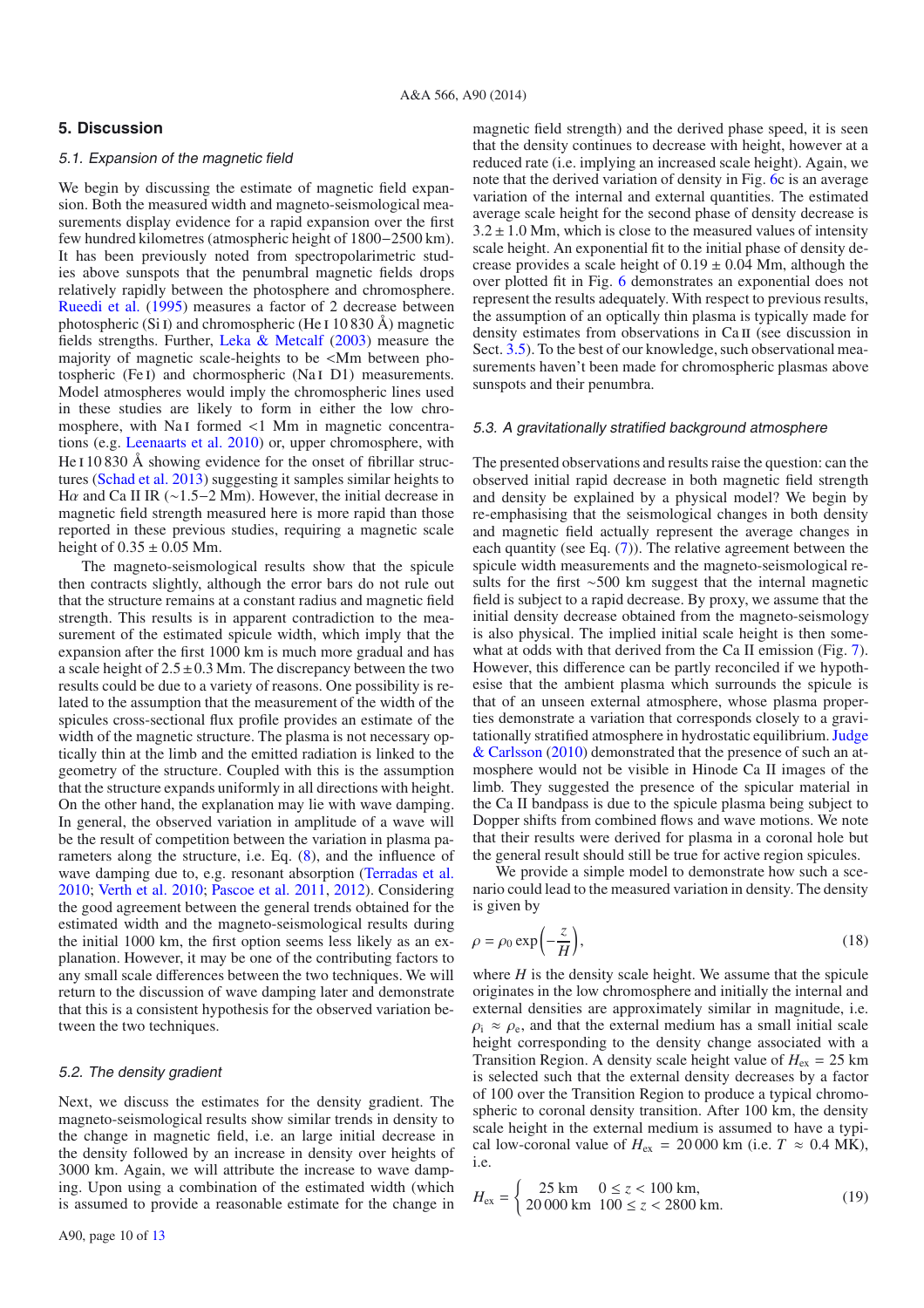

**[Fig. 8.](http://dexter.edpsciences.org/applet.php?DOI=10.1051/0004-6361/201423718&pdf_id=8)** Modelling the predicted density profile along a spicule from magneto-seismology. The data points are the measured change in average density along the spicule. The red dash line is a normalised density profile  $(H_e)$  for the ambient plasma, designed as a simplified model of the classic hydrostatic solar atmosphere. The blue dash-dot lines show two different normalised internal (spicule) density profiles  $(H_{s,1}, H_{s,2})$ . The solid black lines show the average normalised density profiles calculated using the different internal density profiles.

Guided by the Ca II emission, we assume that spicule material has a constant scale height of  $H_{s,1} = 3000$  km. We normalise the density so the magnitudes of the density are not required. The calculated variation in average density is shown in Fig. [8.](#page-10-0) It is seen that the presence of an unseen external hydrostatic atmosphere and a slowly changing spicular density would then provide a result that is qualitatively similar to that in Fig. [6.](#page-8-1) However, the magnitude of the initial decrease can only be realised if it is assumed that the spicule density also initially decreases relatively rapidly, as seen if the internal spicule density height is

$$
H_{s,2} = \begin{cases} 80 \text{ km} & 0 \le z < 100 \text{ km,} \\ 3000 \text{ km} & 100 \le z < 2800 \text{ km.} \end{cases}
$$
 (20)

If we are to maintain the assumption of a correspondence between emission scale height and density, then this would imply that an initial steep intensity gradient is somehow masked in the lower atmosphere. This could well be the case if a number of short, spicule like features contribute to the emission in the lower atmosphere and mask any drop in intensity. Alternatively, it could be that the observed spicule intensity is prescribed by the source fun[ctions with little correspondence to the density \(](#page-12-63)Judge & Carlsson [2010](#page-12-63)).

If the presence of a hydrostatically stratified atmosphere is indeed what the magneto-seismological estimates demonstrate, then the results show the Transition Region of the external plasma above the penumbra occurs at a height of around 1800−2000 km above the  $\tau_{5000} = 1$  layer. On comparison to the atmospheric model of [Fontenla et al.](#page-12-64) [\(2006](#page-12-64)) for a penumbral region (model R), the observed height is around 300 km higher than the predicted height. The Transition Region (and chromosphere) are predicted to occur at lower heights above regions of increasing magnetic activity, approximately 1500 km. At present, the magnitude of error related to our determination of the position of the Ca  $II$  limb is unclear. This is due to the ad-hoc technique that had to be used (see Sect. [3.5\)](#page-6-1).



**[Fig. 9.](http://dexter.edpsciences.org/applet.php?DOI=10.1051/0004-6361/201423718&pdf_id=9)** Evidence for wave damping. The plot shows the amplitude measured from the spicule oscillations (blue stars) and the amplitude determined from the estimated expansion and the phase speed measurements (black crosses). The error bars are the  $\sigma$  errors for each quantity. The black solid lines correspond to exponential fits to each amplitude profile. The diamonds shows the expected amplitude from wave damping.

[This result is not at odds with observations in](#page-12-38) Tian et al. [\(2009b](#page-12-38)) and [Morton](#page-12-34) [\(2012\)](#page-12-34), which demonstrate that the Transition Region above sunspots is higher than the Transition Region above plage regions. However, the conclusions of the previous results would need to be amended to incorporate the current findings. The spicule-like jets do lift chromospheric and Transition Region material higher into the atmosphere than the corresponding plage spicules, as is evidenced by the greater heights reached by the penumbral spicules (see, [Morton 2012\)](#page-12-34). However, this is against the background of an ambient, almost "hydrostatic" plasma. The presence of an external "hydrostatic" plasma, along with the reduced opacity above sunspots, may help explain the limited self reversals observed in Lyman- $\alpha$  lines abov[e penumbras when compared to quiet Sun profiles \(](#page-12-73)Tian et al. [2009a](#page-12-73)[,b](#page-12-38); [Curdt et al. 2008\)](#page-11-14).

## 5.4. Evidence for wave damping

<span id="page-11-15"></span><span id="page-11-14"></span><span id="page-11-13"></span><span id="page-11-12"></span><span id="page-11-11"></span><span id="page-11-10"></span><span id="page-11-9"></span><span id="page-11-8"></span><span id="page-11-7"></span><span id="page-11-6"></span><span id="page-11-5"></span><span id="page-11-4"></span><span id="page-11-3"></span><span id="page-11-2"></span><span id="page-11-1"></span><span id="page-11-0"></span>Now, we consider whether the discrepancy between the measured spicule width and the magneto-seismological results can be explained by wave damping. Assuming that the measured estimated expansion provides the correct change in area (and magnetic field strength) along the spicule, then, using Eq.  $(11)$ , the expected change in wave amplitude from the variation of the magnetic gradients and phase speed can be calculated. The result is plotted in Fig. [9](#page-10-1) and the height scale on the *x*-axis now corresponds to distance along the spicule. It can be seen that the measured variation in magnetic field strength and phase speed suggest that the amplitude of the wave should increase with height almost continuously, in contradiction with the measured amplitude. On comparing the two amplitude profiles we can then estimate the damping rate in the chromosphere. To simplify the situation, we ignore the amplitude measured in the section of the spicule identified with the external Transition Region. In addition, it is assumed that the damping length is constant, rather than a function of distance as given in Eq. [\(9\)](#page-5-11). First, both the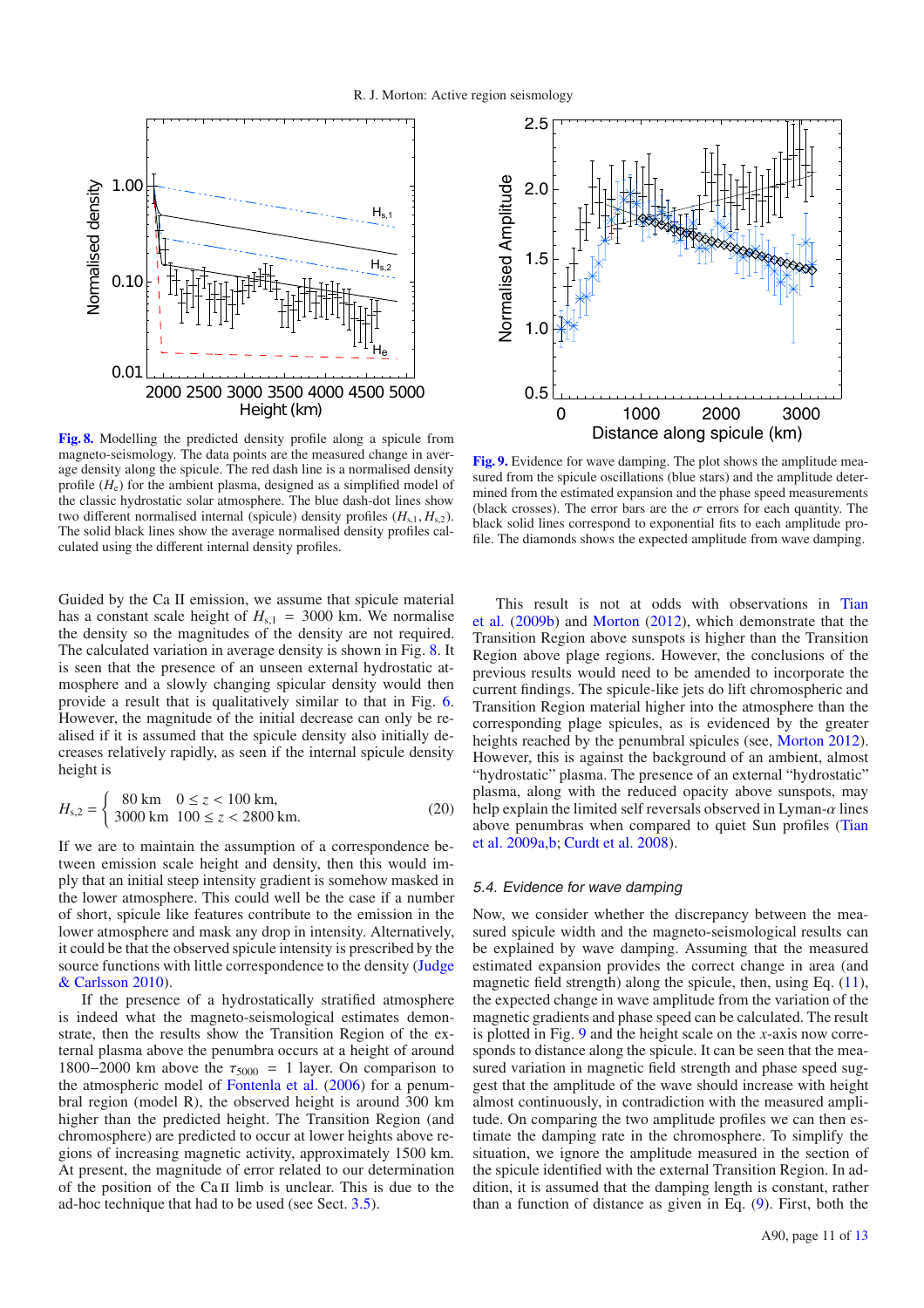<span id="page-12-22"></span><span id="page-12-21"></span><span id="page-12-11"></span>amplitude profiles are fitted with an exponential profile of the form

<span id="page-12-64"></span><span id="page-12-23"></span><span id="page-12-14"></span>
$$
A = A_{\mathrm{m/c}} \exp\left(\frac{z}{L_{\mathrm{m/c}}}\right),
$$

<span id="page-12-63"></span><span id="page-12-31"></span><span id="page-12-24"></span><span id="page-12-3"></span>where the subscripts m or c correspond to the measured or calculated values, respectively. Assuming an exponential damping profile, the rate of damping,  $L<sub>D</sub>$ , can be calculated from

<span id="page-12-43"></span><span id="page-12-37"></span>
$$
\frac{1}{L_m} - \frac{1}{L_c} = -\frac{1}{L_D},
$$

<span id="page-12-68"></span><span id="page-12-67"></span><span id="page-12-29"></span><span id="page-12-27"></span>and provides a damping length of  $L<sub>D</sub> = 5500$  km. Multiplying the un-damped amplitude profile by the exponential with the derived damping length provides the diamonds in Fig. [9.](#page-10-1) The quality factor for the damping is calculated to be  $\xi = 0.34$  for a phase speed of 200 km s<sup>-1</sup> and  $P = 80$  s.

<span id="page-12-62"></span><span id="page-12-46"></span><span id="page-12-34"></span><span id="page-12-32"></span><span id="page-12-0"></span>From these results, it would suggest that there is a relatively strong damping in the spicule feature. The quality factor obtained here is significantly smaller than the majority of those previously measured in damped coronal loop oscillations, both for propagating (2.69 – [Verth et al. 2010\)](#page-12-70) and standing ( $\xi > 1$  – [Verwichte et al. 2013b\)](#page-12-16) modes.

<span id="page-12-60"></span><span id="page-12-57"></span><span id="page-12-55"></span><span id="page-12-40"></span><span id="page-12-39"></span><span id="page-12-35"></span><span id="page-12-33"></span><span id="page-12-26"></span><span id="page-12-12"></span><span id="page-12-9"></span><span id="page-12-4"></span><span id="page-12-2"></span>The quality factor is a frequency dependent quantity, so to compare to previous results in different frequency regimes, it is better to use the quantity  $\alpha$  introduced in [Morton et al.](#page-12-35) [\(2014\)](#page-12-35), which is calculated to be  $\alpha = L_D/P = 0.07$  Mm/s. For estimates of damping between the chromosphere and corona, [Morton et al.](#page-12-35) [\(2014](#page-12-35)) give the value of  $\alpha \approx 0.2$ , which is essentially the value averaged over a height of 15 Mm. Considering Eq. [\(9\)](#page-5-11), it is evident that  $\alpha$  will likely increase with height due to the expected trend for the kink (Alfvén) speed to increase between the chromosphere and corona. Hence the average value in [Morton et al.](#page-12-35) [\(2014](#page-12-35)) will incorporate a range of  $\alpha$  values. The value of  $\alpha$  we obtain here supports the idea of the enhanced damping of waves propagating through the lower solar atmosphere when compared to wave damping observed in the corona. This is likely to be due to a smaller measured phase speed of kink waves in the chromosphere and an increased density contrast for chromospheric jets in the corona compared to coronal loops, leading to a smaller quality factor (see, e.g., Eq. [\(9\)](#page-5-11)).

<span id="page-12-72"></span><span id="page-12-71"></span><span id="page-12-65"></span><span id="page-12-25"></span><span id="page-12-6"></span>Note that, at present, other damping mechanisms aside from resonant absorption cannot be ruled out as acting on the observed wave. For example, in partially ionised plasmas such as the chromosphere, collisions between ions and neutrals can lead to a [damping of the waves \(e.g.,](#page-12-74) [De Pontieu et al. 2001;](#page-11-15) Soler et al. [2012\)](#page-12-74). However, the influence of ion-neutral collisions appears negligible compared to resonant absorption for the current observation (see, [Soler et al. 2012\)](#page-12-74).

# **6. Conclusions**

Over the last decade, the use of magneto-seismological inversion techniques to probe the solar plasma has increased. However, the ability to test the accuracy of results is difficult, mainly because the magneto-seismology is used to estimate otherwise difficult or unmeasurable quantities. The example of a spicule oscillation presented here provides a unique opportunity to compare the magneto-seismological results to values measured using independent techniques. The comparison between the independent methods shows a good agreement for the variation in spicule plasma parameters when the effects of wave damping are negligible compared to variations in plasma quantities. When damping dominates the variation in wave amplitude, there is a disagreement between the two independent measures. Hence, this <span id="page-12-59"></span><span id="page-12-58"></span><span id="page-12-19"></span><span id="page-12-8"></span>highlights the importance of carefully taking account the various competing mechanisms that can affect the amplitude of the wave, in order to ensure that magneto-seismology results provide an accurate description of the variations in plasma parameters through the solar atmosphere.

<span id="page-12-69"></span><span id="page-12-66"></span><span id="page-12-50"></span><span id="page-12-48"></span><span id="page-12-42"></span><span id="page-12-20"></span><span id="page-12-7"></span>In carefully measuring wave properties and taking into account the competing mechanisms, we have been able to provide the first direct evidence of kink wave damping in chromospheric spicules. The derived damping lengths are much shorter than those reported from coronal observations of damped kink waves and support the suggestion of an enhanced damping of waves in the lower solar atmosphere [\(Morton et al. 2014\)](#page-12-35). The presence of enhanced wave damping would also help to explain the strange magneto-seismological predictions for the density variations in [Verth et al.](#page-12-28) [\(2011\)](#page-12-28) and [Kuridze et al.](#page-12-29) [\(2013](#page-12-29)).

<span id="page-12-74"></span><span id="page-12-73"></span><span id="page-12-61"></span><span id="page-12-56"></span><span id="page-12-54"></span><span id="page-12-53"></span><span id="page-12-52"></span><span id="page-12-49"></span><span id="page-12-38"></span><span id="page-12-36"></span><span id="page-12-10"></span>In addition, both direct and magneto-seismological measurement suggest the presence of a strongly stratified atmosphere. On comparing the magneto-seismological estimates of density scale height to intensity scale heights in Ca II, this might suggest a contradiction between the two techniques. However, this contradiction can be negated if we assume that there is an unseen strongly stratified ambient plasma in which the weakly stratified spicule exists. The ambient atmosphere would be close to the classic hydrostatic model of the solar atmosphere, with a significant density gradient in the Transition Region. The notion that an approximately hydrostatic atmosphere that would be unseen in SOT Ca II was initially put forward by Judge  $&$  Carlsson [\(2010\)](#page-12-63).

<span id="page-12-70"></span><span id="page-12-51"></span><span id="page-12-47"></span><span id="page-12-30"></span><span id="page-12-28"></span><span id="page-12-18"></span><span id="page-12-17"></span><span id="page-12-16"></span><span id="page-12-15"></span><span id="page-12-13"></span><span id="page-12-5"></span><span id="page-12-1"></span>Overall, the study presented here highlights the rich vein of information the still remains to be mined from the numerous Hinode and ground based images of the chromosphere. While difficulties still remain in more direct measurements of chromospheric plasma properties, the ubiquitous nature of MHD kink waves provides an alternative diagnostic option. However, it is worth restating, care is needed when using magnetoseismological techniques to diagnose the chromosphere and the assumptions used to derive the diagnostic relations between observables and plasma properties, e.g. Eqs. [\(6\)](#page-5-0) and [\(7\)](#page-5-2), should be always be revisited when interpreting the results of inversions.

<span id="page-12-45"></span><span id="page-12-44"></span><span id="page-12-41"></span>*Acknowledgements.* R.M. is grateful to Northumbria University for the award of the Anniversary Fellowship and thanks D. Brooks and G. Verth for useful discussions. The author acknowledges IDL support provided by STFC. This work was aided by a Royal Astronomical Society Travel Grant.

# **References**

- Andries, J., van Doorsselaere, T., Roberts, B., et al. 2009, Space Sci. Rev., 149, 3
- Arregui, I., Andries, J., Van Doorsselaere, T., Goossens, M., & Poedts, S. 2007, A&A, 463, 333
- Aschwanden, M. J., & Nightingale, R. W. 2005, ApJ, 633, 499
- Aschwanden, M. J., Fletcher, L., Schrijver, C. J., & Alexander, D. 1999, ApJ, 520, 880
- Aschwanden, M. J., Tarbell, T. D., Nightingale, R. W., et al. 2000, ApJ, 535, 1047
- Banerjee, D., Erdélyi, R., Oliver, R., & O'Shea, E. 2007, Sol. Phys., 246, 3
- Bjølseth, S. 2008, Masters Thesis, Oslo Univ.
- Brooks, D. H., Warren, H. P., Ugarte-Urra, I., & Winebarger, A. R. 2013, ApJ, 772, L19
- Curdt, W., Tian, H., Teriaca, L., Schühle, U., & Lemaire, P. 2008, A&A, 492, L9 De Moortel, I. 2009, Space Sci. Rev., 149, 65
- De Moortel, I., & Nakariakov, V. M. 2012, Roy. Soc. London Philos. Trans. Ser. A, 370, 3193
- De Moortel, I., & Pascoe, D. J. 2012, ApJ, 746, 31
- De Moortel, I., Ireland, J., Hood, A. W., & Walsh, R. W. 2002, A&A, 387, L13
- De Pontieu, B., Martens, P. C. H., & Hudson, H. S. 2001, ApJ, 558, 859
- De Pontieu, B., McIntosh, S. W., Carlsson, M., et al. 2007, Science, 318, 1574 DeForest, C. E. 2007, ApJ, 661, 532